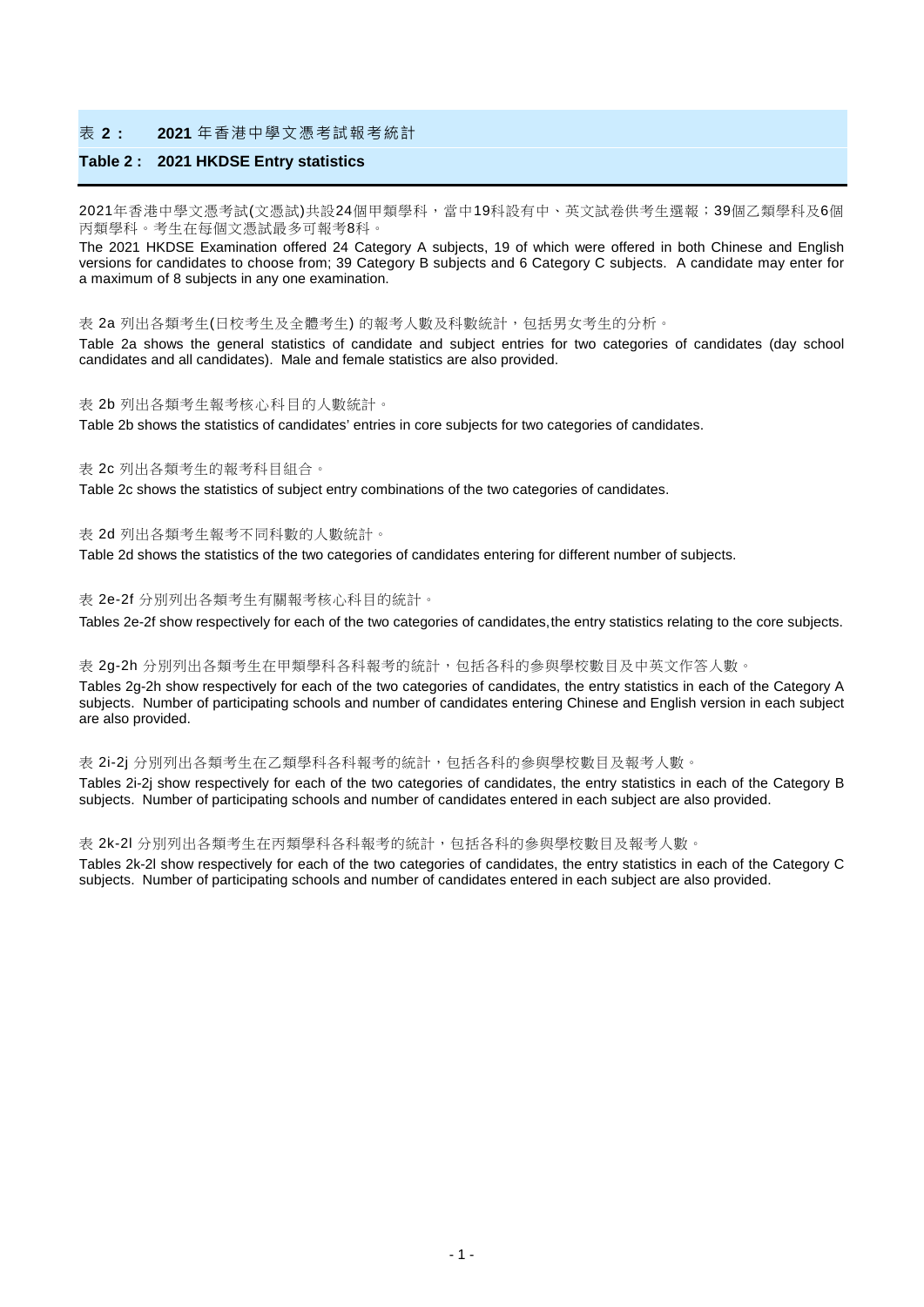## 表 **2a : 2021** 年文憑試報考人數及科數

# **Table 2a : 2021 HKDSE Candidate and subject entries**

|                                     |                     |            | 日校考生<br>Day school candidates |             |            | 全體考生<br>All candidates |             |
|-------------------------------------|---------------------|------------|-------------------------------|-------------|------------|------------------------|-------------|
|                                     |                     | 男生<br>Male | 女生<br>Female                  | 總數<br>Total | 男生<br>Male | 女生<br>Female           | 總數<br>Total |
|                                     | 甲類學科                | 21 308     | 21 005                        | 42 313      | 26 545     | 25 216                 | 51 761      |
|                                     | Category A subjects | $(50.4\%)$ | $(49.6\%)$                    | $(100.0\%)$ | (51.3%)    | (48.7%)                | $(100.0\%)$ |
|                                     | 乙類學科                | 1 508      | 1748                          | 3 2 5 6     | 1 605      | 1856                   | 3 4 6 1     |
| 報考人數<br>Number of candidate entries | Category B subjects | (46.3%)    | (53.7%)                       | $(100.0\%)$ | $(46.4\%)$ | $(53.6\%)$             | $(100.0\%)$ |
|                                     | 丙類學科                | 156        | 279                           | 435         | 166        | 298                    | 464         |
|                                     | Category C subjects | $(35.9\%)$ | $(64.1\%)$                    | $(100.0\%)$ | $(35.8\%)$ | (64.2%)                | $(100.0\%)$ |
|                                     | 所有類別                | 21 347     | 21 039                        | 42 38 6     | 26 613     | 25 273                 | 51886       |
|                                     | All Categories      | $(50.4\%)$ | $(49.6\%)$                    | $(100.0\%)$ | (51.3%)    | (48.7%)                | $(100.0\%)$ |
|                                     | 甲類學科                | 127 973    | 127 086                       | 255 059     | 143 640    | 138 967                | 282 607     |
|                                     | Category A subjects | $(50.2\%)$ | $(49.8\%)$                    | $(100.0\%)$ | $(50.8\%)$ | $(49.2\%)$             | $(100.0\%)$ |
|                                     | 乙類學科                | 1 5 5 2    | 1 7 7 1                       | 3 3 2 3     | 1 6 6 3    | 1884                   | 3547        |
| 報考總科數                               | Category B subjects | (46.7%)    | (53.3%)                       | $(100.0\%)$ | $(46.9\%)$ | $(53.1\%)$             | $(100.0\%)$ |
| Total number of subject entries     | 丙類學科                | 156        | 279                           | 435         | 167        | 298                    | 465         |
|                                     | Category C subjects | $(35.9\%)$ | $(64.1\%)$                    | $(100.0\%)$ | $(35.9\%)$ | $(64.1\%)$             | $(100.0\%)$ |
|                                     | 所有類別                | 129 681    | 129 136                       | 258 817     | 145 470    | 141 149                | 286 619     |
|                                     | All Categories      | $(50.1\%)$ | (49.9%                        | $(100.0\%)$ | $(50.8\%)$ | $(49.2\%)$             | $(100.0\%)$ |

## 表 **2b : 2021** 年文憑試報考核心科目人數

# **Table 2b : 2021 HKDSE Entries in core subjects**

|                             |            | 日校考生<br>Day school candidates |             | 全體考生<br>All candidates |              |             |  |  |
|-----------------------------|------------|-------------------------------|-------------|------------------------|--------------|-------------|--|--|
|                             | 男生<br>Male | 女生<br>Female                  | 總數<br>Total | 男生<br>Male             | 女生<br>Female | 總數<br>Total |  |  |
| 中國語文                        | 20 7 21    | 20 442                        | 41 163      | 23 3 54                | 22 4 7 5     | 45 829      |  |  |
| Chinese Language            | (50.3%)    | (49.7%)                       | $(100.0\%)$ | $(51.0\%)$             | $(49.0\%)$   | $(100.0\%)$ |  |  |
| 英國語文                        | 21 30 3    | 21 001                        | 42 304      | 24 539                 | 23 877       | 48 416      |  |  |
| English Language            | $(50.4\%)$ | (49.6%)                       | $(100.0\%)$ | (50.7%)                | $(49.3\%)$   | $(100.0\%)$ |  |  |
| 數學必修部分                      | 21 303     | 21 000                        | 42 303      | 24 399                 | 23 173       | 47 572      |  |  |
| Mathematics Compulsory Part | $(50.4\%)$ | (49.6%)                       | $(100.0\%)$ | (51.3%)                | (48.7%)      | $(100.0\%)$ |  |  |
| 通識教育                        | 21 297     | 20 993                        | 42 290      | 23 2 28                | 22 406       | 45 634      |  |  |
| Liberal Studies             | $(50.4\%)$ | (49.6%)                       | $(100.0\%)$ | $(50.9\%)$             | $(49.1\%)$   | $(100.0\%)$ |  |  |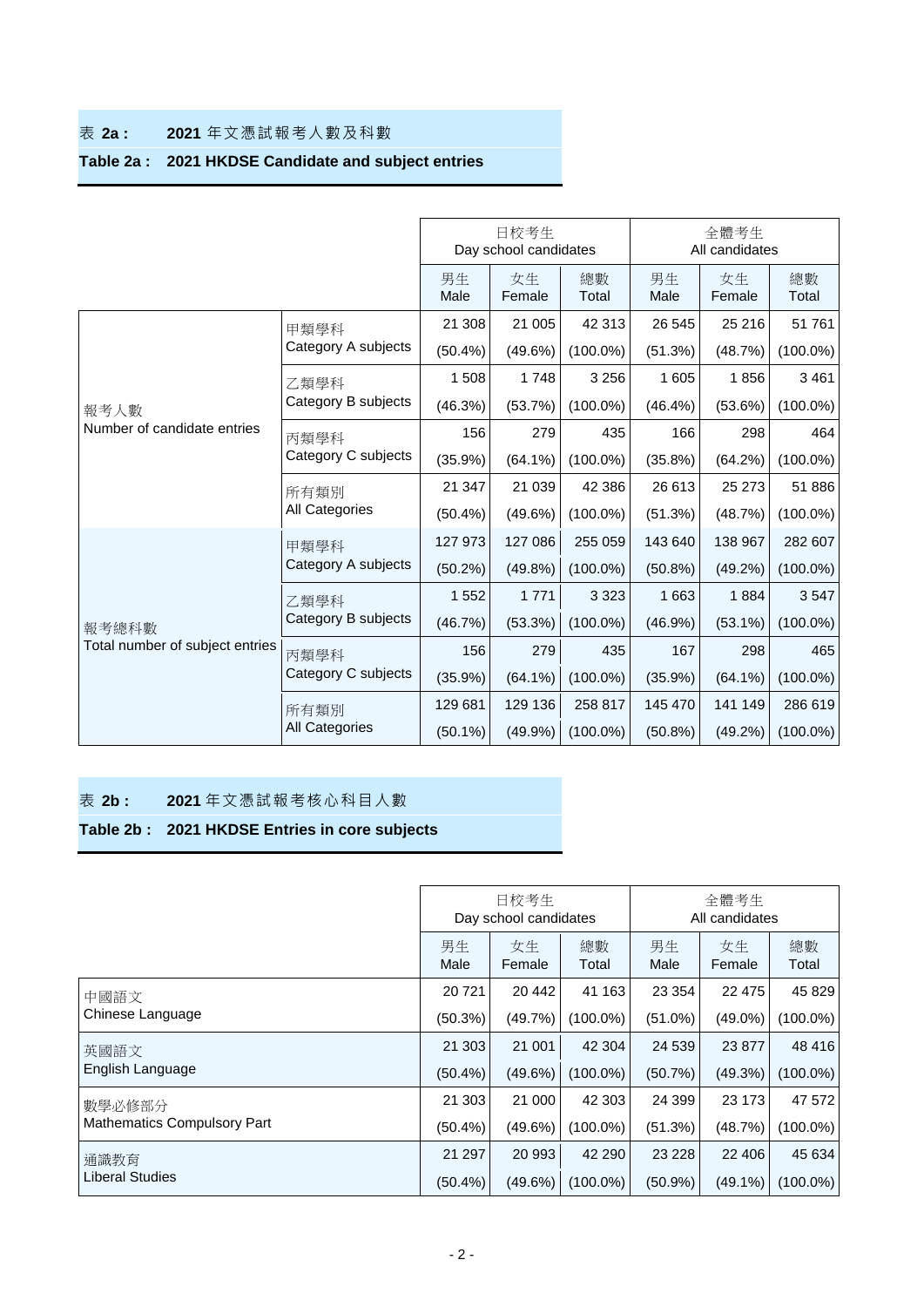## 表 **2c : 2021** 年文憑試報考科目組合

## **Table 2c : 2021 HKDSE Subject entry combinations**

|                                        |                      | 日校考生<br>Day school candidates |                       | 全體考生<br>All candidates |                        |                       |  |  |  |  |
|----------------------------------------|----------------------|-------------------------------|-----------------------|------------------------|------------------------|-----------------------|--|--|--|--|
|                                        | 男生<br>Male<br>21 347 | 女生<br>Female<br>21 0 39       | 總數<br>Total<br>42 386 | 男生<br>Male<br>26 613   | 女生<br>Female<br>25 273 | 總數<br>Total<br>51 886 |  |  |  |  |
| 4 個核心科目 +1 個選修科目                       | 1 604                | 1 0 2 4                       | 2628                  | 1888                   | 1 2 3 1                | 3 1 1 9               |  |  |  |  |
| 4 core subjects $+1$ elective subject  | $(7.5\%)$            | (4.9%)                        | $(6.2\%)$             | $(7.1\%)$              | $(4.9\%)$              | $(6.0\%)$             |  |  |  |  |
| 4 個核心科目 + 2 個選修科目                      | 15 144               | 14 858                        | 30 002                | 16 141                 | 15 581                 | 31 7 22               |  |  |  |  |
| 4 core subjects + 2 elective subjects  | $(70.9\%)$           | (70.6%)                       | (70.8%)               | (60.7%)                | (61.7%)                | $(61.1\%)$            |  |  |  |  |
| 4 個核心科目 + 3 個選修科目                      | 3 9 0 0              | 4 4 9 1                       | 8 3 9 1               | 4 0 5 4                | 4621                   | 8675                  |  |  |  |  |
| 4 core subjects $+3$ elective subjects | (18.3%)              | (21.3%)                       | $(19.8\%)$            | $(15.2\%)$             | $(18.3\%)$             | (16.7%)               |  |  |  |  |
| 4 個核心科目 + 4 個選修科目                      | 45                   | 54                            | 99                    | 60                     | 57                     | 117                   |  |  |  |  |
| 4 core subjects + 4 elective subjects  | $(0.2\%)$            | $(0.3\%)$                     | $(0.2\%)$             | $(0.2\%)$              | $(0.2\%)$              | $(0.2\%)$             |  |  |  |  |

備註:選修科目包括甲類、乙類及丙類科目

Remark: Elective subjects include Category A, B and C subjects

表 **2d : 2021** 年文憑試報考科數分析

## **Table 2d : 2021 HKDSE Analysis of number of subjects entered by candidates**

|                                    |           |               | 日校考生<br>Day school candidates |               |                |               | 全體考生<br>All candidates |       |           |               |           |               |  |
|------------------------------------|-----------|---------------|-------------------------------|---------------|----------------|---------------|------------------------|-------|-----------|---------------|-----------|---------------|--|
| 報考科數<br>No. of subjects<br>entered | 男生 Male   |               | 女生 Female                     |               | 總數 Total       |               | 男生 Male                |       | 女生 Female |               | 總數 Total  |               |  |
|                                    | 人數<br>No. | $\frac{0}{0}$ | 人數<br>No.                     | $\frac{0}{0}$ | 人數<br>No.      | $\frac{0}{0}$ | 人數<br>No.              | $\%$  | 人數<br>No. | $\frac{0}{0}$ | 人數<br>No. | $\frac{0}{0}$ |  |
| 1                                  | 40        | 0.2           | 36                            | 0.2           | 76             | 0.2           | 2082                   | 7.8   | 1881      | 7.4           | 3 9 6 3   | 7.6           |  |
| $\overline{2}$                     | 5         | 0.0           | $\overline{2}$                | 0.0           | $\overline{7}$ | 0.0           | 870                    | 3.3   | 656       | 2.6           | 1526      | 2.9           |  |
| 3                                  | 4         | 0.0           | 4                             | 0.0           | 8              | 0.0           | 436                    | 1.6   | 306       | 1.2           | 742       | 1.4           |  |
| $\overline{4}$                     | 62        | 0.3           | 42                            | 0.2           | 104            | 0.2           | 365                    | 1.4   | 282       | 1.1           | 647       | 1.2           |  |
| 5                                  | 2 0 4 1   | 9.6           | 1 4 2 2                       | 6.8           | 3463           | 8.2           | 2 4 6 7                | 9.3   | 1723      | 6.8           | 4 1 9 0   | 8.1           |  |
| $6\phantom{1}6$                    | 15 244    | 71.4          | 14 979                        | 71.2          | 30 223         | 71.3          | 16 269                 | 61.1  | 15737     | 62.3          | 32 006    | 61.7          |  |
| 7                                  | 3 9 0 6   | 18.3          | 4 500                         | 21.4          | 8 4 0 6        | 19.8          | 4 0 6 1                | 15.3  | 4 6 3 1   | 18.3          | 8692      | 16.8          |  |
| $\,8\,$                            | 45        | 0.2           | 54                            | 0.3           | 99             | 0.2           | 63                     | 0.2   | 57        | 0.2           | 120       | 0.2           |  |
| 總數 Total                           | 21 347    | 100.0         | 21 039                        | 100.0         | 42 386         | 100.0         | 26 613                 | 100.0 | 25 273    | 100.0         | 51 886    | 100.0         |  |

備註:包括甲類、乙類及丙類科目

Remark: Include Category A, B and C subjects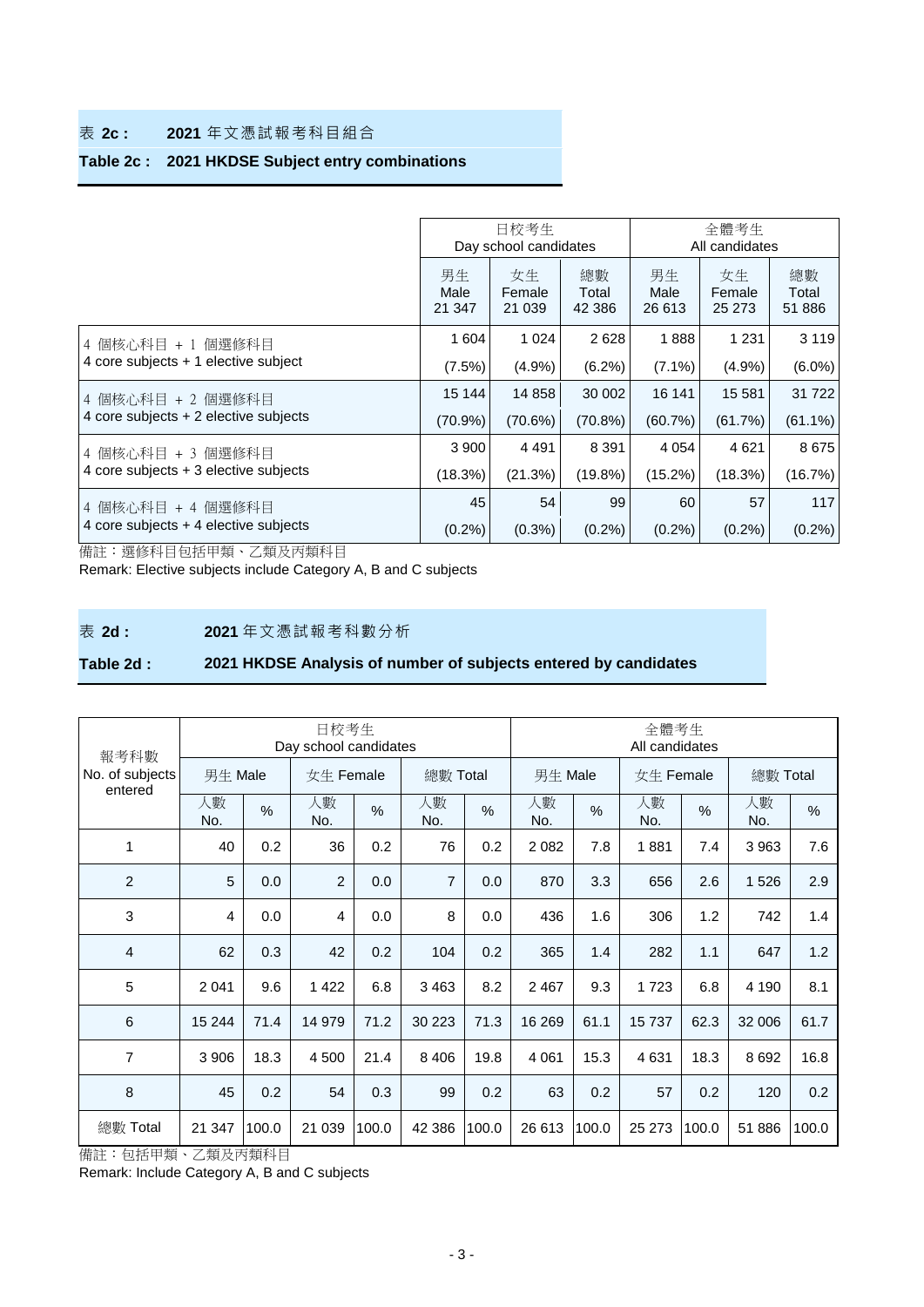### **表 2e : 2021** 年文憑試有關報考核心科目的統計 | 日校考生

#### **Table 2e : 2021 HKDSE Analysis of candidates' entries relating to the core subjects**

**Day School Candidates**

|                                    |                             |                                                     | 有關報考核心科目的考生人數<br>Statistics of entries relating to the core subjects                                      |                                                          |                                                           |  |  |  |  |  |  |  |  |  |
|------------------------------------|-----------------------------|-----------------------------------------------------|-----------------------------------------------------------------------------------------------------------|----------------------------------------------------------|-----------------------------------------------------------|--|--|--|--|--|--|--|--|--|
| 報考科數<br>No. of subjects<br>entered | 考生人數<br>No. of candidates   | 四個核心科目均有報考<br>Entered for all four<br>core subjects | 只報考兩科語文及<br>數學必修部分<br>Entered for<br>both language<br>subjects and<br>Mathematics<br>Compulsory Part only | 只報考兩科語文<br>Entered for both<br>language subjects<br>only | 沒有報考四個核心科目<br>Did not enter for the<br>four core subjects |  |  |  |  |  |  |  |  |  |
| 1                                  | 76<br>(0.2%)                | $(0.0\%)$<br>0                                      | $(0.0\%)$<br>0                                                                                            | $0(0.0\%)$                                               | 74 (0.2%)                                                 |  |  |  |  |  |  |  |  |  |
| 2                                  | $\overline{7}$<br>$(0.0\%)$ | $(0.0\%)$<br>$\mathbf 0$                            | $(0.0\%)$<br>0                                                                                            | $2(0.0\%)$                                               | $2(0.0\%)$                                                |  |  |  |  |  |  |  |  |  |
| 3                                  | $(0.0\%)$<br>8              | $(0.0\%)$<br>0                                      | $(0.0\%)$<br>1                                                                                            | $0(0.0\%)$                                               | $(0.0\%)$<br>$\overline{0}$                               |  |  |  |  |  |  |  |  |  |
| 4                                  | (0.2%)<br>104               | 31<br>$(0.1\%)$                                     | $(0.0\%)$<br>0                                                                                            | $0(0.0\%)$                                               | $0(0.0\%)$                                                |  |  |  |  |  |  |  |  |  |
| 5                                  | $(8.2\%)$<br>3 4 6 3        | 2 6 2 8<br>(6.2%)                                   | $(0.0\%)$<br>4                                                                                            | $0(0.0\%)$                                               | $0(0.0\%)$                                                |  |  |  |  |  |  |  |  |  |
| 6                                  | 30 223<br>(71.3%)           | 30 002 (70.8%)                                      | $(0.0\%)$<br>0                                                                                            | $0(0.0\%)$                                               | $0(0.0\%)$                                                |  |  |  |  |  |  |  |  |  |
| 7                                  | (19.8%)<br>8 4 0 6          | 8 391 (19.8%)                                       | $(0.0\%)$<br>0                                                                                            | $0(0.0\%)$                                               | $(0.0\%)$<br>$\mathbf{0}$                                 |  |  |  |  |  |  |  |  |  |
| 8                                  | (0.2%)<br>99                | (0.2%)<br>99                                        | $(0.0\%)$<br>0                                                                                            | $0(0.0\%)$                                               | $0(0.0\%)$                                                |  |  |  |  |  |  |  |  |  |
| 總數 Total                           | 42 386 (100.0%)             | 41 151 (97.1%)                                      | $(0.0\%)$<br>5                                                                                            | $2(0.0\%)$                                               | 76<br>$(0.2\%)$                                           |  |  |  |  |  |  |  |  |  |

備註:包括甲類、乙類及丙類科目

Remark: Include Category A, B and C subjects

## **表 2f : 2021** 年文憑試有關報考核心科目的統計 → → → → → 全體考生

### **Table 2f : 2021 HKDSE Analysis of candidates' entries relating to the core subjects**

## **All Candidates**

|                                    |                           |                                                     | 有關報考核心科目的考生人數<br>Statistics of entries relating to the core subjects                                             |                                                          |                                                           |  |
|------------------------------------|---------------------------|-----------------------------------------------------|------------------------------------------------------------------------------------------------------------------|----------------------------------------------------------|-----------------------------------------------------------|--|
| 報考科數<br>No. of subjects<br>entered | 考生人數<br>No. of candidates | 四個核心科目均有報考<br>Entered for all four<br>core subjects | 只報考兩科語文及<br>數學必修部分<br>Entered for<br>both language<br>subjects and<br><b>Mathematics</b><br>Compulsory Part only | 只報考兩科語文<br>Entered for both<br>language subjects<br>only | 沒有報考四個核心科目<br>Did not enter for the<br>four core subjects |  |
| 1                                  | 3 9 6 3<br>(7.6%)         | $(0.0\%)$<br>0                                      | $(0.0\%)$<br>0                                                                                                   | $0(0.0\%)$                                               | 708 (1.4%)                                                |  |
| 2                                  | $(2.9\%)$<br>1 5 2 6      | $(0.0\%)$<br>$\mathbf 0$                            | $(0.0\%)$<br>0                                                                                                   | 408 (0.8%)                                               | 130 (0.3%)                                                |  |
| 3                                  | 742<br>$(1.4\%)$          | $(0.0\%)$<br>$\mathbf 0$                            | $(0.2\%)$<br>124                                                                                                 | 63 (0.1%)                                                | $(0.0\%)$<br>11                                           |  |
| 4                                  | $(1.2\%)$<br>647          | 120<br>$(0.2\%)$                                    | $(0.3\%)$<br>132                                                                                                 | 19 (0.0%)                                                | $1(0.0\%)$                                                |  |
| 5                                  | 4 1 9 0<br>$(8.1\%)$      | 3 1 1 9<br>$(6.0\%)$                                | 86<br>$(0.2\%)$                                                                                                  | $0(0.0\%)$                                               | $(0.0\%)$<br>0                                            |  |
| 6                                  | 32 006<br>(61.7%)         | 31 722 (61.1%)                                      | $(0.0\%)$<br>14                                                                                                  | $0(0.0\%)$                                               | $0(0.0\%)$                                                |  |
| 7                                  | 8692<br>$(16.8\%)$        | 8 675 (16.7%)                                       | $(0.0\%)$<br>1                                                                                                   | $0(0.0\%)$                                               | $(0.0\%)$<br>0                                            |  |
| 8                                  | (0.2%)<br>120             | $(0.2\%)$<br>117                                    | 2<br>$(0.0\%)$                                                                                                   | $0(0.0\%)$                                               | $0(0.0\%)$                                                |  |
| 總數 Total                           | 51 886 (100.0%)           | 43 753 (84.3%)                                      | (0.7%<br>359                                                                                                     | 490 (0.9%)                                               | 850<br>$(1.6\%)$                                          |  |

備註:包括甲類、乙類及丙類科目

Remark: Include Category A, B and C subjects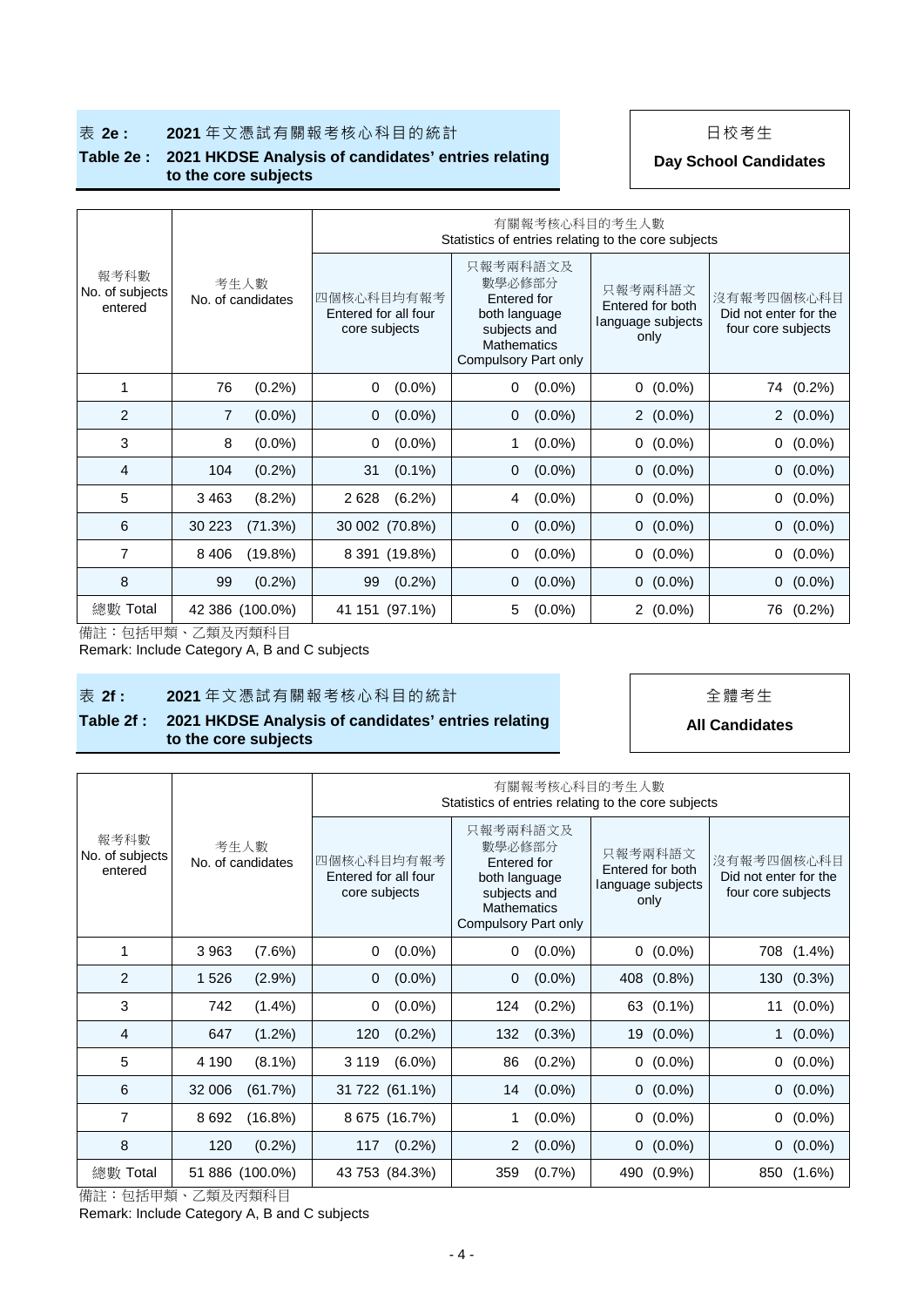|                                                          | 科目                                 |     | 參與學校數目                             | 性別        |         |                         | 報考人數                    | No. of candidates entered |         |             |
|----------------------------------------------------------|------------------------------------|-----|------------------------------------|-----------|---------|-------------------------|-------------------------|---------------------------|---------|-------------|
|                                                          | Subject                            |     | No. of<br>participating<br>schools | Gender    |         | 中文作答<br>Chinese version | 英文作答<br>English version |                           |         | 總數<br>Total |
|                                                          |                                    |     |                                    | 男生 Male   | 2078    | $(17.6\%)$              | 3 0 3 9                 | (25.7%)                   | 5 1 1 7 | (43.2%)     |
| 生物<br><b>Biology</b>                                     |                                    | 420 | (97.9%)                            | 女生 Female | 2 2 8 9 | (19.3%)                 | 4 4 3 0                 | (37.4%)                   | 6719    | (56.8%)     |
|                                                          |                                    |     |                                    | 總數 Total  | 4 3 6 7 | $(36.9\%)$              | 7 4 6 9                 | $(63.1\%)$                | 11836   | $(100.0\%)$ |
|                                                          |                                    |     |                                    | 男生 Male   | 1 1 0 9 | (17.6%)                 | 1774                    | (28.2%)                   | 2883    | (45.8%)     |
| Business, Accounting and<br>Financial Studies<br>、會計與務概論 | 會計<br>Accounting                   | 333 | (77.6%)                            | 女生 Female | 985     | $(15.6\%)$              | 2 4 2 7                 | (38.6%)                   | 3412    | (54.2%)     |
|                                                          |                                    |     |                                    | 總數 Total  | 2 0 9 4 | (33.3%)                 | 4 2 0 1                 | (66.7%)                   | 6 2 9 5 | $(100.0\%)$ |
|                                                          |                                    |     |                                    | 男生 Male   | 885     | (35.5%)                 | 306                     | (12.3%)                   | 1 1 9 1 | (47.8%)     |
| 企業                                                       | 商業管理<br><b>Business Management</b> | 142 | $(33.1\%)$                         | 女生 Female | 931     | (37.4%)                 | 368                     | $(14.8\%)$                | 1 2 9 9 | (52.2%)     |
|                                                          |                                    |     |                                    | 總數 Total  | 1816    | (72.9%)                 | 674                     | $(27.1\%)$                | 2 4 9 0 | $(100.0\%)$ |
|                                                          |                                    |     |                                    | 男生 Male   | 1573    | $(14.0\%)$              | 4561                    | (40.7%)                   | 6 1 3 4 | (54.7%)     |
| 化學<br>Chemistry                                          |                                    | 411 | $(95.8\%)$                         | 女生 Female | 1 0 3 4 | $(9.2\%)$               | 4 0 4 8                 | $(36.1\%)$                | 5 0 8 2 | (45.3%)     |
|                                                          |                                    |     |                                    | 總數 Total  | 2607    | (23.2%)                 | 8 6 0 9                 | (76.8%)                   | 11 216  | $(100.0\%)$ |
|                                                          |                                    |     |                                    | 男生 Male   | 2 3 4 1 | (41.8%)                 |                         |                           | 2 3 4 1 | (41.8%)     |
| 中國歷史                                                     | <b>Chinese History</b>             | 394 | (91.8%)                            | 女生 Female | 3 2 5 3 | (58.2%)                 |                         | $\blacksquare$            | 3 2 5 3 | (58.2%)     |
|                                                          |                                    |     |                                    | 總數 Total  | 5 594   | $(100.0\%)$             |                         |                           | 5 5 9 4 | $(100.0\%)$ |
|                                                          |                                    |     |                                    | 男生 Male   | 20721   | (50.3%)                 |                         | L,                        | 20721   | (50.3%)     |
| 中國語文                                                     | Chinese Language                   | 428 | (99.8% )                           | 女生 Female | 20 442  | (49.7%)                 |                         |                           | 20 442  | (49.7%)     |
|                                                          |                                    |     |                                    | 總數 Total  | 41 163  | $(100.0\%)$             |                         | ÷,                        | 41 163  | $(100.0\%)$ |
|                                                          |                                    |     |                                    | 男生 Male   | 20 155  | $(50.4\%)$              |                         |                           | 20 155  | $(50.4\%)$  |
|                                                          | 廣東話<br>Cantonese                   | 428 | $(99.8\%)$                         | 女生 Female | 19841   | (49.6%)                 |                         | $\blacksquare$            | 19841   | (49.6%)     |
|                                                          |                                    |     |                                    | 總數 Total  | 39 996  | $(100.0\%)$             |                         | $\overline{a}$            | 39 996  | $(100.0\%)$ |
| 選項 Option                                                |                                    |     |                                    | 男生 Male   | 566     | (48.5%)                 |                         | $\blacksquare$            | 566     | (48.5%)     |
|                                                          | 普通話<br>Putonghua                   | 120 | $(28.0\%)$                         | 女生 Female | 601     | (51.5%)                 |                         | ÷,                        | 601     | (51.5%)     |
|                                                          |                                    |     |                                    | 總數 Total  |         | 1 167 (100.0%)          |                         | $\blacksquare$            | 1 1 6 7 | $(100.0\%)$ |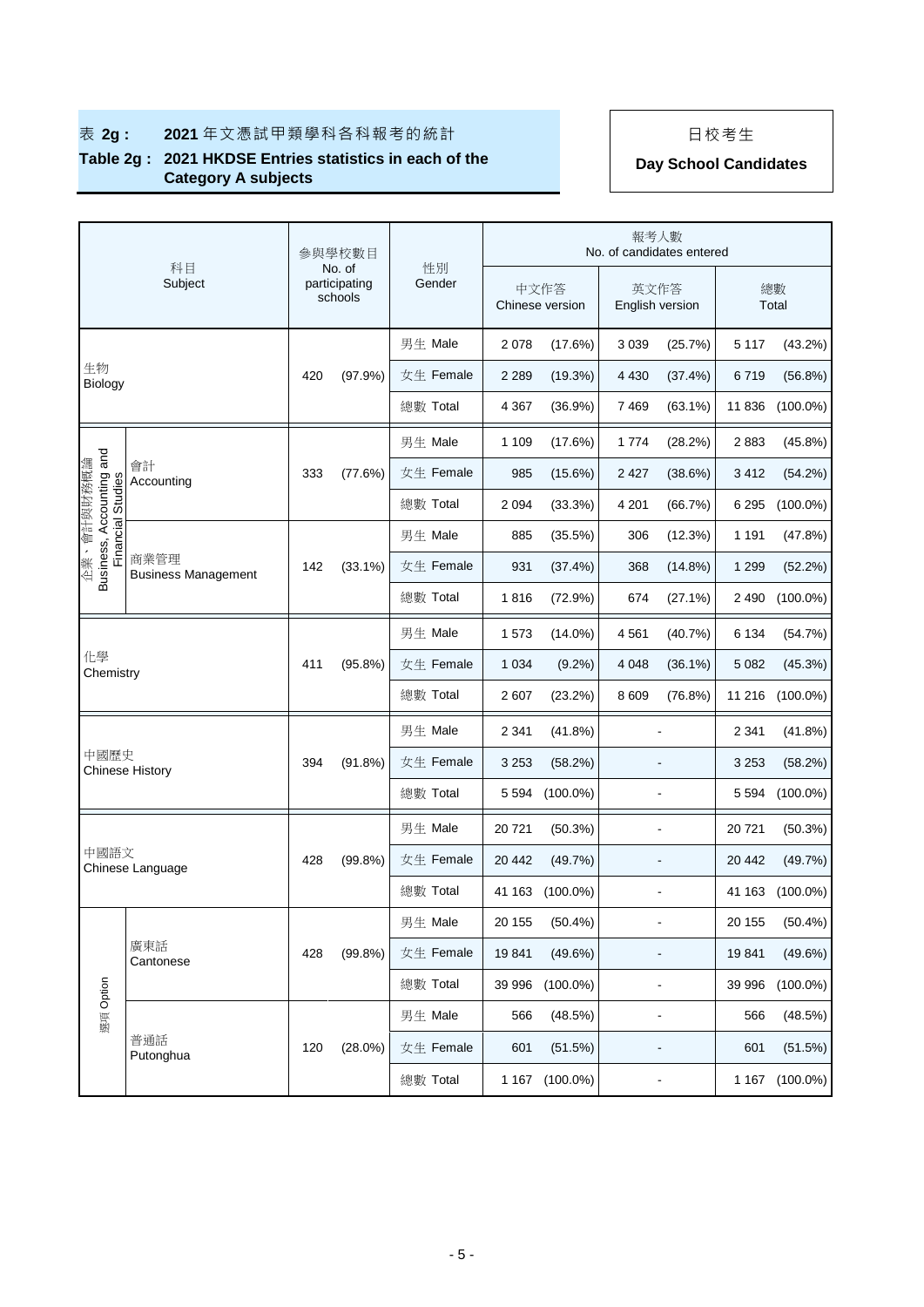|                 |                                          |                | 参與學校數目                             |              |         |                         | 報考人數                    | No. of candidates entered |             |             |
|-----------------|------------------------------------------|----------------|------------------------------------|--------------|---------|-------------------------|-------------------------|---------------------------|-------------|-------------|
|                 | 科目<br>Subject                            |                | No. of<br>participating<br>schools | 性別<br>Gender |         | 中文作答<br>Chinese version | 英文作答<br>English version |                           |             | 總數<br>Total |
|                 |                                          |                |                                    | 男生 Male      | 274     | (21.7%)                 |                         | ÷,                        | 274         | (21.7%)     |
| 中國文學            | <b>Chinese Literature</b>                | 134            | (31.2%)                            | 女生 Female    | 988     | (78.3%)                 |                         |                           | 988         | (78.3%)     |
|                 |                                          |                |                                    | 總數 Total     | 1 2 6 2 | $(100.0\%)$             |                         |                           | 1 2 6 2     | $(100.0\%)$ |
|                 |                                          |                |                                    | 男生 Male      | 320     | $(64.0\%)$              | 9                       | $(1.8\%)$                 | 329         | (65.8%)     |
|                 | 設計與應用科技<br>Design and Applied Technology | 43             | $(10.0\%)$                         | 女生 Female    | 159     | (31.8%)                 | 12                      | (2.4%)                    | 171         | (34.2%)     |
|                 |                                          |                |                                    | 總數 Total     | 479     | (95.8%)                 | 21                      | (4.2%)                    | 500         | $(100.0\%)$ |
|                 |                                          |                |                                    | 男生 Male      | 5       | $(100.0\%)$             | 0                       | $(0.0\%)$                 | 5           | $(100.0\%)$ |
|                 | 自動化操作<br>Automation                      | $\overline{2}$ | $(0.5\%)$                          | 女生 Female    | 0       | $(0.0\%)$               | 0                       | $(0.0\%)$                 | 0           | $(0.0\%)$   |
|                 |                                          |                |                                    | 總數 Total     | 5       | $(100.0\%)$             | 0                       | $(0.0\%)$                 | 5           | $(100.0\%)$ |
|                 | 創意數碼媒體<br>Creative Digital Media         |                | $(4.2\%)$                          | 男生 Male      | 75      | (54.3%)                 | 4                       | (2.9%)                    | 79          | (57.2%)     |
|                 |                                          | 18             |                                    | 女生 Female    | 51      | $(37.0\%)$              | 8                       | (5.8%)                    | 59          | $(42.8\%)$  |
|                 |                                          |                |                                    | 總數 Total     | 126     | (91.3%)                 | 12                      | (8.7%)                    | 138         | $(100.0\%)$ |
| Elective Part   |                                          |                |                                    | 男生 Male      | 94      | $(68.1\%)$              | 3                       | (2.2%)                    | 97          | (70.3%)     |
|                 | 設計實踐及材料處理<br>Design Implementation and   | 22             | $(5.1\%)$                          | 女生 Female    | 38      | (27.5%)                 | 3                       | (2.2%)                    | 41          | (29.7%)     |
| 選修部分            | <b>Material Processing</b>               |                |                                    | 總數 Total     | 132     | (95.7%)                 | 6                       | (4.3%)                    | 138         | $(100.0\%)$ |
|                 |                                          |                |                                    | 男生 Male      | 0       | $(\cdot)$               | 0                       | $(\cdot)$                 | 0           | $(\cdot)$   |
|                 | 電子<br>Electronics                        | 0              | $(0.0\%)$                          | 女生 Female    | 0       | $(-)$                   | 0                       | $(\cdot)$                 | $\mathbf 0$ | $(\cdot)$   |
|                 |                                          |                |                                    | 總數 Total     | 0       | $(-)$                   | $\pmb{0}$               | $(\cdot)$                 | 0           | $(-)$       |
|                 |                                          |                |                                    | 男生 Male      | 176     | (68.8%)                 | 2                       | (0.8%)                    | 178         | (69.5%)     |
|                 | 視像化及電腦輔助設計模塑<br>Visualisation and CAD    | 34             | (7.9%)                             | 女生 Female    | 77      | $(30.1\%)$              | 1                       | (0.4%                     | 78          | (30.5%)     |
|                 | Modelling                                |                |                                    | 總數 Total     | 253     | (98.8%)                 | 3                       | $(1.2\%)$                 | 256         | $(100.0\%)$ |
|                 |                                          |                |                                    | 男生 Male      | 2 3 4 6 | $(21.1\%)$              | 2 9 9 9                 | (26.9%)                   | 5 3 4 5     | $(48.0\%)$  |
| 經濟<br>Economics |                                          | 408            | $(95.1\%)$                         | 女生 Female    | 2 0 3 7 | (18.3%)                 | 3754                    | (33.7%)                   | 5 7 9 1     | $(52.0\%)$  |
|                 |                                          |                |                                    | 總數 Total     | 4 3 8 3 | $(39.4\%)$              | 6753                    | (60.6%)                   | 11 136      | $(100.0\%)$ |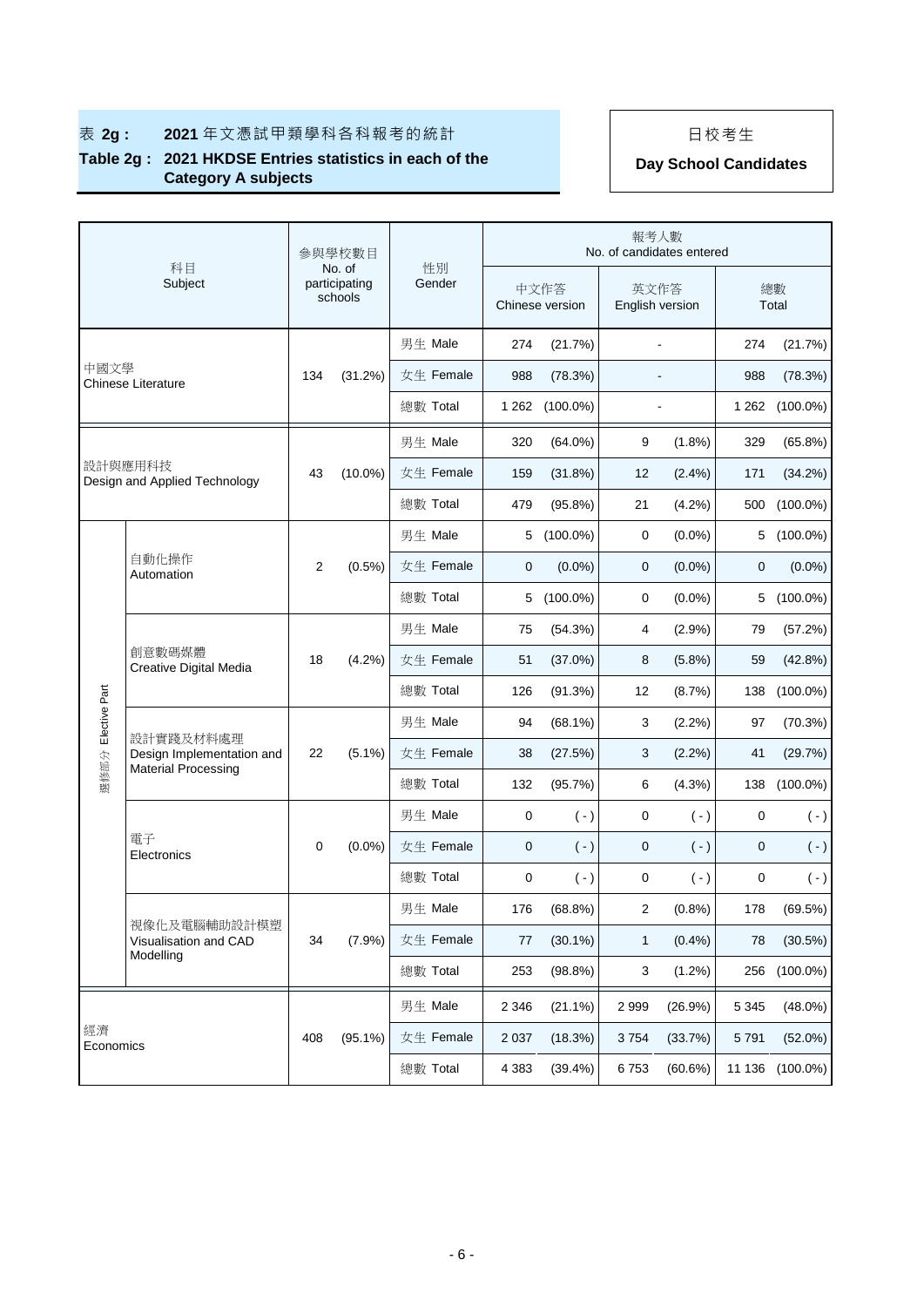|                                        | 科目                                  |           | 參與學校數目<br>No. of         |           | 性別        |            |                         |            | 報考人數<br>No. of candidates entered |             |                |
|----------------------------------------|-------------------------------------|-----------|--------------------------|-----------|-----------|------------|-------------------------|------------|-----------------------------------|-------------|----------------|
|                                        | Subject                             |           | participating<br>schools |           | Gender    |            | 中文作答<br>Chinese version |            | 英文作答<br>English version           | 總數<br>Total |                |
|                                        |                                     |           |                          |           | 男生 Male   |            |                         | 21 303     | $(50.4\%)$                        | 21 303      | $(50.4\%)$     |
| 英國語文                                   | English Language                    | 429       | $(100.0\%)$              |           | 女生 Female |            |                         | 21 001     | (49.6%)                           | 21 001      | (49.6%)        |
|                                        |                                     |           |                          |           | 總數 Total  |            |                         | 42 304     | $(100.0\%)$                       | 42 304      | $(100.0\%)$    |
|                                        |                                     |           |                          | 男生 Male   |           | 313        | $(43.5\%)$              | 24         | (3.3%)                            | 337         | (46.8%)        |
| 倫理與宗教                                  | <b>Ethics and Religious Studies</b> | 79        | $(18.4\%)$               |           | 女生 Female | 367        | $(51.0\%)$              | 16         | $(2.2\%)$                         | 383         | (53.2%)        |
|                                        |                                     |           |                          |           | 總數 Total  | 680        | $(94.4\%)$              | 40         | $(5.6\%)$                         | 720         | $(100.0\%)$    |
|                                        |                                     |           |                          |           | 男生 Male   | 82         | $(48.0\%)$              | 0          | $(0.0\%)$                         | 82          | $(48.0\%)$     |
| 佛教<br>Elective Part<br><b>Buddhism</b> | 15                                  | $(3.5\%)$ |                          | 女生 Female | 89        | $(52.0\%)$ | $\mathbf{0}$            | $(0.0\%)$  | 89                                | $(52.0\%)$  |                |
|                                        |                                     |           |                          |           | 總數 Total  | 171        | $(100.0\%)$             | 0          | $(0.0\%)$                         | 171         | $(100.0\%)$    |
|                                        |                                     | 64        | $(14.9\%)$               | 男生 Male   |           | 231        | $(42.1\%)$              | 24         | (4.4%)                            | 255         | $(46.4\%)$     |
| 選修部分                                   | 基督宗教<br>Christianity                |           |                          |           | 女生 Female | 278        | (50.6%)                 | 16         | (2.9%)                            | 294         | (53.6%)        |
|                                        |                                     |           |                          |           | 總數 Total  | 509        | (92.7%)                 | 40         | (7.3%)                            | 549         | $(100.0\%)$    |
|                                        |                                     |           |                          | 男生 Male   |           | 2 0 4 9    | (26.3%)                 | 1 3 5 9    | (17.5%)                           | 3 4 0 8     | $(43.8\%)$     |
| 地理<br>Geography                        |                                     | 402       | (93.7%)                  |           | 女生 Female | 2 1 1 0    | $(27.1\%)$              | 2 2 6 4    | $(29.1\%)$                        | 4 3 7 4     | (56.2%)        |
|                                        |                                     |           |                          |           | 總數 Total  | 4 1 5 9    | $(53.4\%)$              | 3623       | (46.6%)                           |             | 7 782 (100.0%) |
|                                        |                                     |           |                          | 男生 Male   |           | 193        | (27.3%)                 | 23         | $(3.2\%)$                         | 216         | (30.5%)        |
|                                        | 健康管理與社會關懷<br>Health Management and  | 45        | $(10.5\%)$               |           | 女生 Female | 420        | (59.3%)                 | 72         | $(10.2\%)$                        | 492         | (69.5%)        |
| Social Care                            |                                     |           |                          |           | 總數 Total  | 613        | (86.6%)                 | 95         | $(13.4\%)$                        | 708         | $(100.0\%)$    |
|                                        |                                     |           | 男生 Male                  |           | 1 4 4 9   | $(30.5\%)$ | 672                     | $(14.1\%)$ | 2 1 2 1                           | (44.6%)     |                |
| 歷史<br>History                          |                                     | 302       | $(70.4\%)$               |           | 女生 Female | 1 3 3 9    | (28.2%)                 | 1 2 9 3    | (27.2%)                           | 2632        | $(55.4\%)$     |
|                                        |                                     |           |                          |           | 總數 Total  | 2788       | (58.7%)                 | 1 9 6 5    | (41.3%)                           | 4753        | $(100.0\%)$    |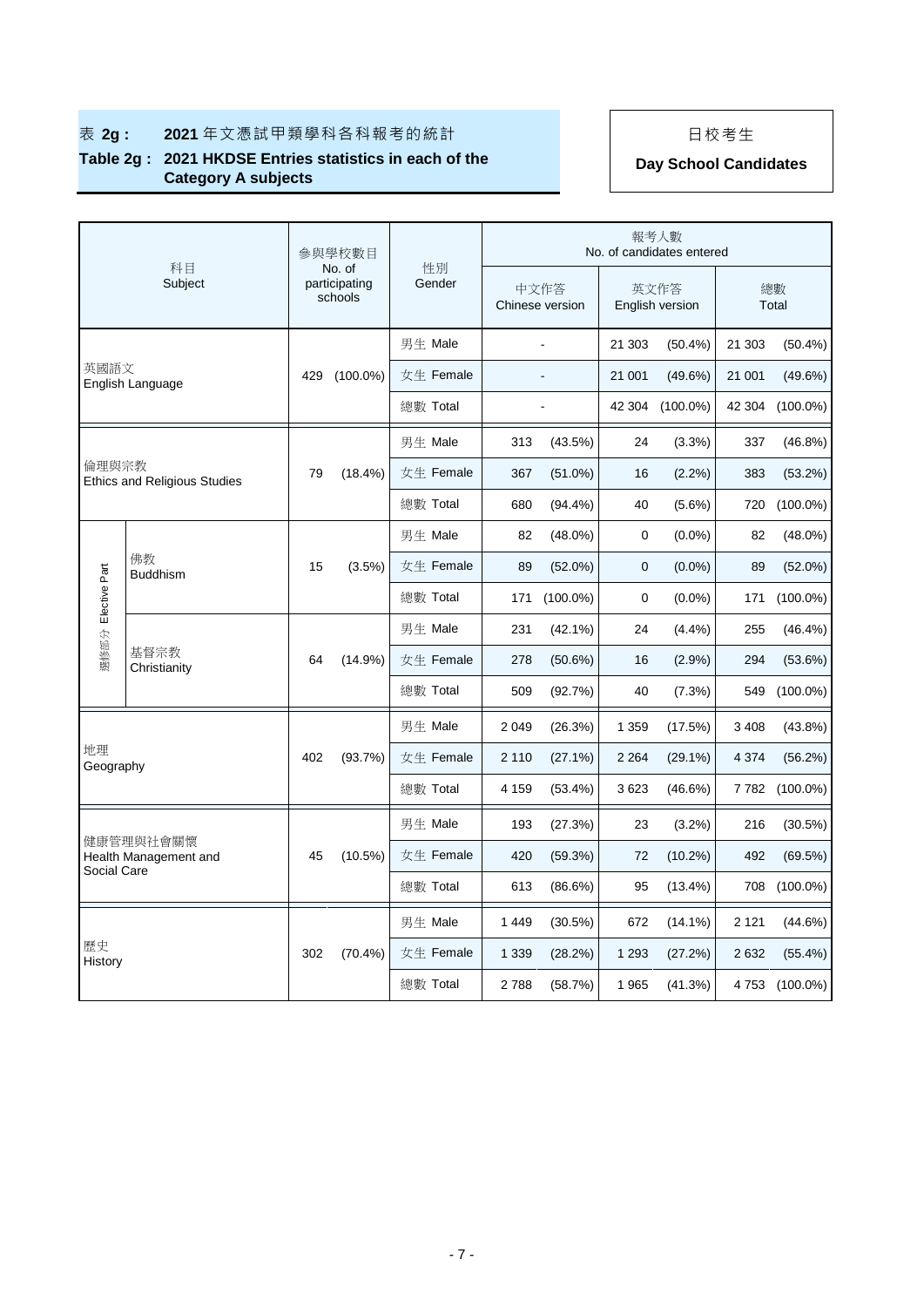|            |                                                                   |     | 参與學校數目                             |              |                         |            |         | 報考人數<br>No. of candidates entered |         |              |
|------------|-------------------------------------------------------------------|-----|------------------------------------|--------------|-------------------------|------------|---------|-----------------------------------|---------|--------------|
|            | 科目<br>Subject                                                     |     | No. of<br>participating<br>schools | 性別<br>Gender | 中文作答<br>Chinese version |            |         | 英文作答<br>English version           |         | 總數<br>Total  |
|            |                                                                   |     |                                    | 男生 Male      | 2 2 7 8                 | $(43.6\%)$ | 1612    | (30.9%)                           | 3890    | (74.5%)      |
| Technology | 資訊及通訊科技<br>Information and Communication                          | 397 | (92.5%)                            | 女生 Female    | 583                     | (11.2%)    | 746     | (14.3%)                           | 1 3 2 9 | (25.5%)      |
|            |                                                                   |     |                                    | 總數 Total     | 2861                    | $(54.8\%)$ | 2 3 5 8 | (45.2%)                           | 5 2 1 9 | $(100.0\%)$  |
|            |                                                                   |     |                                    | 男生 Male      | 211                     | $(31.8\%)$ | 203     | (30.6%)                           | 414     | $(62.4\%)$   |
|            | 數據庫<br>Databases                                                  | 53  | $(12.4\%)$                         | 女生 Female    | 74                      | (11.2%)    | 175     | (26.4%)                           | 249     | (37.6%)      |
|            |                                                                   |     |                                    | 總數 Total     | 285                     | $(43.0\%)$ | 378     | $(57.0\%)$                        | 663     | $(100.0\%)$  |
|            |                                                                   |     |                                    | 男生 Male      | 44                      | $(62.0\%)$ | 18      | (25.4%)                           | 62      | (87.3%)      |
|            | Elective Part<br>數據通訊及建網<br>Data Communications and<br>Networking | 10  | (2.3%)                             | 女生 Female    | 6                       | (8.5%)     | 3       | $(4.2\%)$                         | 9       | (12.7%)      |
| 選修部分       |                                                                   |     |                                    | 總數 Total     | 50                      | $(70.4\%)$ | 21      | (29.6%)                           | 71      | $(100.0\%)$  |
|            | 多媒體製作及網站建構<br>Multimedia Production and                           | 250 | (58.3%)                            | 男生 Male      | 1708                    | $(55.9\%)$ | 559     | (18.3%)                           | 2 2 6 7 | (74.2%)      |
|            |                                                                   |     |                                    | 女生 Female    | 430                     | $(14.1\%)$ | 359     | (11.7%)                           | 789     | $(25.8\%)$   |
|            | Web Site Development                                              |     |                                    | 總數 Total     | 2 1 3 8                 | $(70.0\%)$ | 918     | $(30.0\%)$                        | 3 0 5 6 | $(100.0\%)$  |
|            |                                                                   |     |                                    | 男生 Male      | 315                     | $(22.0\%)$ | 832     | (58.2%)                           | 1 1 4 7 | (80.3%)      |
|            | 軟件開發<br>Software Development                                      | 129 | $(30.1\%)$                         | 女生 Female    | 73                      | $(5.1\%)$  | 209     | (14.6%)                           | 282     | (19.7%)      |
|            |                                                                   |     |                                    | 總數 Total     | 388                     | (27.2%)    | 1 0 4 1 | (72.8%)                           | 1429    | $(100.0\%)$  |
|            |                                                                   |     |                                    | 男生 Male      | 18 417                  | $(43.5\%)$ | 2880    | (6.8%)                            | 21 297  | $(50.4\%)$   |
| 通識教育       | <b>Liberal Studies</b>                                            | 429 | $(100.0\%)$                        | 女生 Female    | 16614                   | (39.3%)    | 4 3 7 9 | $(10.4\%)$                        | 20 993  | $(49.6\%)$   |
|            |                                                                   |     |                                    | 總數 Total     | 35 031                  | (82.8%)    | 7 2 5 9 | (17.2%)                           | 42 290  | $(100.0\%)$  |
|            |                                                                   |     |                                    | 男生 Male      |                         |            | 14      | (5.8%)                            | 14      | $(5.8\%)$    |
| 英語文學       |                                                                   | 31  | $(7.2\%)$                          | 女生 Female    |                         |            | 229     | (94.2%)                           | 229     | (94.2%)      |
|            | Literature in English                                             |     |                                    | 總數 Total     |                         |            |         | 243 (100.0%)                      |         | 243 (100.0%) |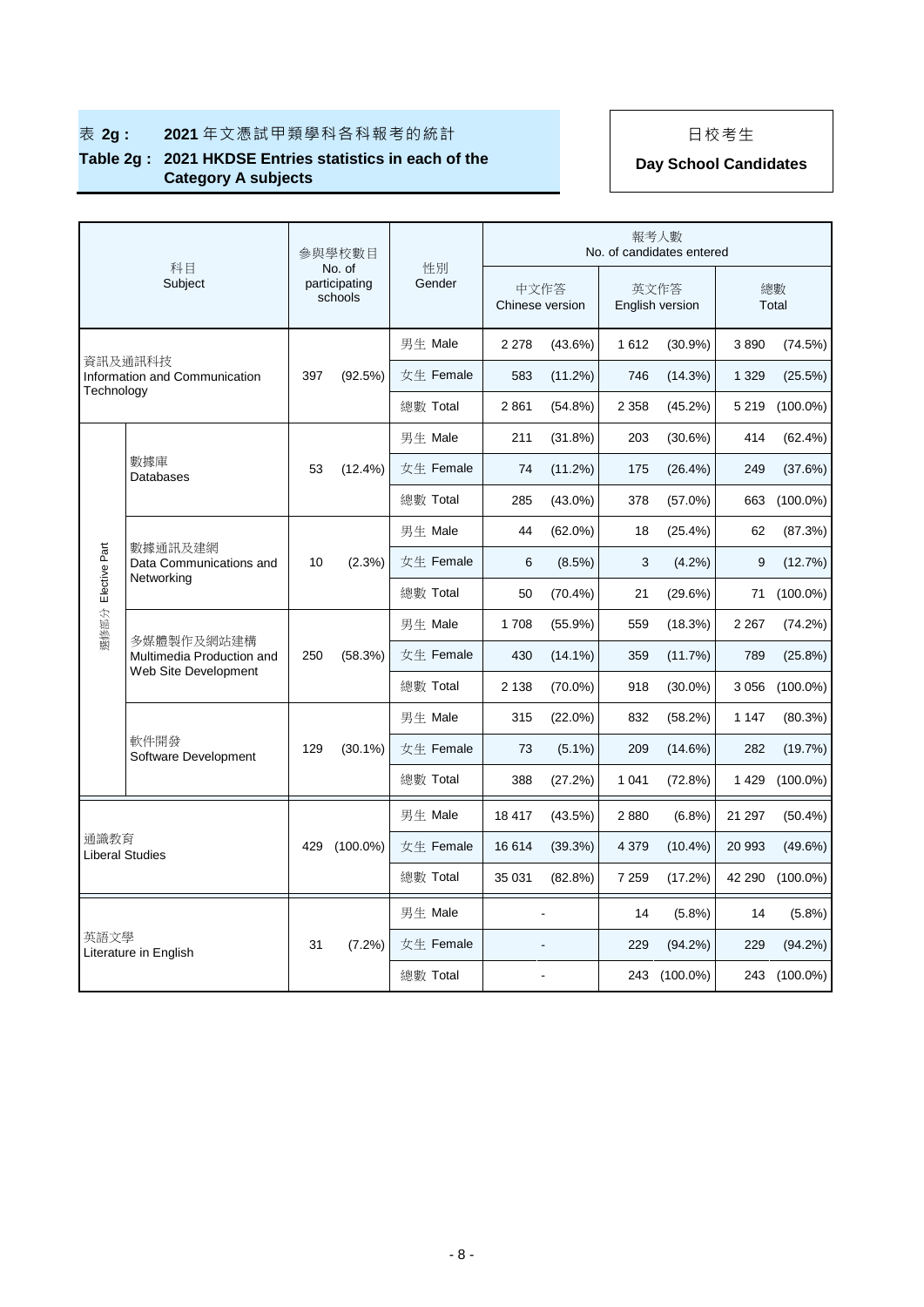|                    | 科目                                                                |     | 參與學校數目<br>No. of         |  | 性別        |                 |            |                | 報考人數<br>No. of candidates entered |                |             |
|--------------------|-------------------------------------------------------------------|-----|--------------------------|--|-----------|-----------------|------------|----------------|-----------------------------------|----------------|-------------|
|                    | Subject                                                           |     | participating<br>schools |  | Gender    | Chinese version | 中文作答       |                | 英文作答<br>English version           | 總數<br>Total    |             |
|                    |                                                                   |     |                          |  | 男生 Male   | 9 0 2 0         | (21.3%)    | 12 283         | $(29.0\%)$                        | 21 303         | $(50.4\%)$  |
|                    | 必修部分<br><b>Compulsory Part</b>                                    | 429 | $(100.0\%)$              |  | 女生 Female | 7 0 0 6         | (16.6%)    | 13 994         | $(33.1\%)$                        | 21 000         | (49.6%)     |
|                    |                                                                   |     |                          |  | 總數 Total  | 16 0 26         | (37.9%     | 26 277         | $(62.1\%)$                        | 42 303         | $(100.0\%)$ |
|                    |                                                                   |     |                          |  | 男生 Male   | 293             | $(13.2\%)$ | 984            | (44.5%)                           | 1 277          | (57.7%)     |
| 數學 Mathematics     | 延伸部分(微積分與統計)<br><b>Extended Part (Calculus</b><br>and Statistics) | 213 | (49.7%)                  |  | 女生 Female | 159             | (7.2%)     | 776            | $(35.1\%)$                        | 935            | (42.3%)     |
|                    |                                                                   |     |                          |  | 總數 Total  | 452             | (20.4%     | 1760           | (79.6%)                           | 2 2 1 2        | $(100.0\%)$ |
|                    |                                                                   |     |                          |  | 男生 Male   | 418             | (10.3%)    | 2 4 9 8        | (61.5%)                           | 2916           | (71.8%)     |
|                    | 延伸部分(代數與微積分)<br><b>Extended Part (Algebra</b><br>and Calculus)    |     | $(73.0\%)$               |  | 女生 Female | 140             | (3.4%)     | 1 0 0 7        | (24.8%)                           | 1 1 4 7        | (28.2%)     |
|                    |                                                                   |     |                          |  | 總數 Total  | 558             | (13.7%)    | 3505           | (86.3%)                           | 4 0 63         | $(100.0\%)$ |
|                    |                                                                   |     |                          |  | 男生 Male   | 4               | (2.8%)     | 55             | (38.5%)                           | 59             | (41.3%)     |
| 音樂<br>Music        |                                                                   | 54  | (12.6%)                  |  | 女生 Female | 8               | $(5.6\%)$  | 76             | $(53.1\%)$                        | 84             | (58.7%)     |
|                    |                                                                   |     |                          |  | 總數 Total  | 12              | (8.4%)     | 131            | (91.6%)                           | 143            | $(100.0\%)$ |
|                    |                                                                   |     |                          |  | 男生 Male   | 0               | $(\cdot)$  | 0              | $(\cdot)$                         | 0              | $(\cdot)$   |
|                    | 專題研習<br><b>Special Project</b>                                    | 0   | $(0.0\%)$                |  | 女生 Female | $\mathbf 0$     | $(-)$      | 0              | $(-)$                             | $\pmb{0}$      | $(\cdot)$   |
|                    |                                                                   |     |                          |  | 總數 Total  | 0               | $(-)$      | 0              | $(-)$                             | 0              | $(\cdot)$   |
| 選修部分 Elective Part |                                                                   |     |                          |  | 男生 Male   | 4               | (2.9%)     | 50             | (36.8%)                           | 54             | (39.7%)     |
|                    | 演奏 II<br>Performing II                                            | 53  | $(12.4\%)$               |  | 女生 Female | 8               | $(5.9\%)$  | 74             | $(54.4\%)$                        | 82             | (60.3%)     |
|                    |                                                                   |     |                          |  | 總數 Total  | 12              | (8.8%)     | 124            | (91.2%)                           | 136            | $(100.0\%)$ |
|                    |                                                                   |     |                          |  | 男生 Male   | 0               | $(0.0\%)$  | 5              | (71.4%)                           | 5              | $(71.4\%)$  |
|                    | 創作 II<br><b>Creating II</b>                                       | 6   | (1.4%)                   |  | 女生 Female | $\mathbf 0$     | $(0.0\%)$  | $\overline{2}$ | (28.6%)                           | $\overline{2}$ | (28.6%)     |
|                    |                                                                   |     |                          |  | 總數 Total  | 0               | $(0.0\%)$  |                | 7 (100.0%)                        |                | 7 (100.0%)  |
|                    |                                                                   |     |                          |  | 男生 Male   | 667             | (67.6%)    | 90             | $(9.1\%)$                         | 757            | (76.8%)     |
| 體育                 | <b>Physical Education</b>                                         | 103 | $(24.0\%)$               |  | 女生 Female | 187             | $(19.0\%)$ | 42             | (4.3%)                            | 229            | (23.2%)     |
|                    |                                                                   |     |                          |  | 總數 Total  | 854             | (86.6%)    | 132            | $(13.4\%)$                        | 986            | $(100.0\%)$ |
|                    |                                                                   |     |                          |  | 男生 Male   | 1867            | $(20.4\%)$ | 4 6 5 3        | (50.9%)                           | 6 5 20         | (71.3%)     |
| 物理<br>Physics      |                                                                   | 418 | (97.4%)                  |  | 女生 Female | 475             | $(5.2\%)$  | 2 1 5 2        | (23.5%)                           | 2627           | (28.7%)     |
|                    |                                                                   |     |                          |  | 總數 Total  | 2 3 4 2         | (25.6%)    | 6 8 0 5        | $(74.4\%)$                        | 9 1 4 7        | $(100.0\%)$ |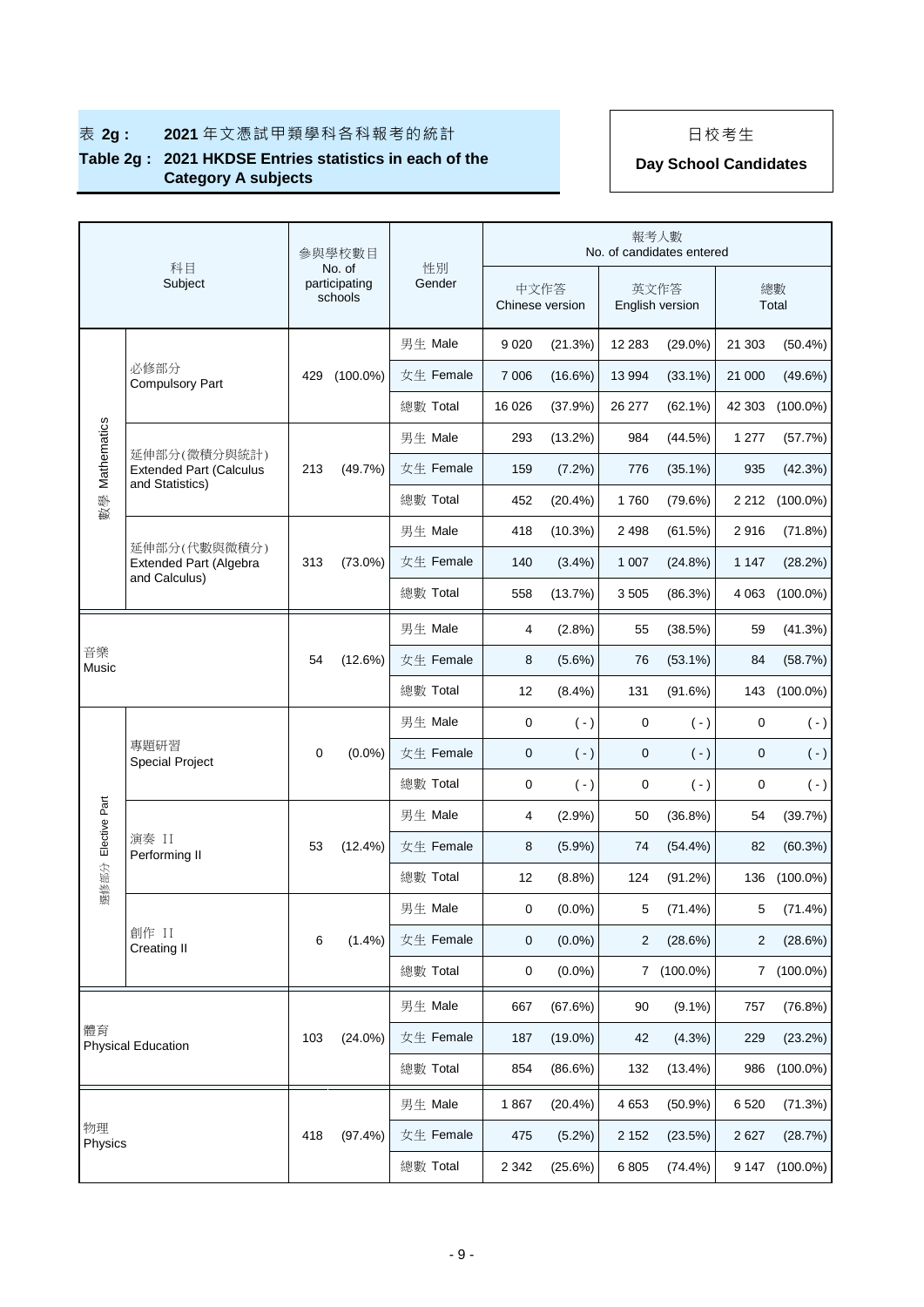|         | 科目                                                              |                | 参與學校數目                             |              |     |                         | 報考人數                    | No. of candidates entered |     |             |
|---------|-----------------------------------------------------------------|----------------|------------------------------------|--------------|-----|-------------------------|-------------------------|---------------------------|-----|-------------|
|         | Subject                                                         |                | No. of<br>participating<br>schools | 性別<br>Gender |     | 中文作答<br>Chinese version | 英文作答<br>English version |                           |     | 總數<br>Total |
|         |                                                                 |                |                                    | 男生 Male      | 95  | (61.3%)                 | 0                       | $(0.0\%)$                 | 95  | (61.3%)     |
|         | 組合科學 (生物、化學)<br><b>Combined Science</b><br>(Biology, Chemistry) | 19             | (4.4%)                             | 女生 Female    | 49  | (31.6%)                 | 11                      | $(7.1\%)$                 | 60  | (38.7%)     |
|         |                                                                 |                |                                    | 總數 Total     | 144 | $(92.9\%)$              | 11                      | $(7.1\%)$                 | 155 | $(100.0\%)$ |
|         |                                                                 |                |                                    | 男生 Male      | 21  | $(72.4\%)$              | 0                       | $(0.0\%)$                 | 21  | $(72.4\%)$  |
|         | 組合科學 (生物、物理)<br><b>Combined Science</b>                         | 3              | (0.7%                              | 女生 Female    | 8   | (27.6%)                 | 0                       | $(0.0\%)$                 | 8   | (27.6%)     |
|         | (Biology, Physics)                                              |                |                                    | 總數 Total     | 29  | $(100.0\%)$             | 0                       | $(0.0\%)$                 | 29  | $(100.0\%)$ |
|         |                                                                 |                |                                    | 男生 Male      | 58  | $(55.2\%)$              | 16                      | $(15.2\%)$                | 74  | (70.5%)     |
|         | 組合科學(化學、物理)<br><b>Combined Science</b><br>(Chemistry, Physics)  | 14             | (3.3%)                             | 女生 Female    | 24  | (22.9%)                 | $\overline{7}$          | (6.7%)                    | 31  | (29.5%)     |
|         |                                                                 |                |                                    | 總數 Total     | 82  | $(78.1\%)$              | 23                      | (21.9%)                   | 105 | $(100.0\%)$ |
|         | 組合科學 (生物)<br><b>Combined Science</b><br>(Biology)               | 19             | (4.4%)                             | 男生 Male      | 116 | $(63.0\%)$              | 0                       | $(0.0\%)$                 | 116 | $(63.0\%)$  |
|         |                                                                 |                |                                    | 女生 Female    | 57  | $(31.0\%)$              | 11                      | $(6.0\%)$                 | 68  | $(37.0\%)$  |
| Science |                                                                 |                |                                    | 總數 Total     | 173 | $(94.0\%)$              | 11                      | $(6.0\%)$                 | 184 | $(100.0\%)$ |
| 科學      |                                                                 |                | $(7.0\%)$                          | 男生 Male      | 153 | (58.8%)                 | 16                      | $(6.2\%)$                 | 169 | $(65.0\%)$  |
|         | 組合科學 (化學)<br><b>Combined Science</b>                            | 30             |                                    | 女生 Female    | 73  | $(28.1\%)$              | 18                      | $(6.9\%)$                 | 91  | $(35.0\%)$  |
|         | (Chemistry)                                                     |                |                                    | 總數 Total     | 226 | $(86.9\%)$              | 34                      | $(13.1\%)$                | 260 | $(100.0\%)$ |
|         |                                                                 |                |                                    | 男生 Male      | 79  | $(59.0\%)$              | 16                      | $(11.9\%)$                | 95  | (70.9%)     |
|         | 組合科學 (物理)<br><b>Combined Science</b>                            | 16             | (3.7%)                             | 女生 Female    | 32  | (23.9%)                 | 7                       | $(5.2\%)$                 | 39  | $(29.1\%)$  |
|         | (Physics)                                                       |                |                                    | 總數 Total     | 111 | (82.8%)                 | 23                      | (17.2%)                   | 134 | $(100.0\%)$ |
|         |                                                                 |                |                                    | 男生 Male      | 174 | (60.2%)                 | 16                      | (5.5%)                    | 190 | (65.7%)     |
|         | 組合科學<br><b>Combined Science</b>                                 | 30             | $(7.0\%)$                          | 女生 Female    | 81  | $(28.0\%)$              | 18                      | (6.2%)                    | 99  | (34.3%)     |
|         |                                                                 |                |                                    | 總數 Total     | 255 | (88.2%)                 | 34                      | (11.8%)                   | 289 | $(100.0\%)$ |
|         |                                                                 | $\overline{7}$ |                                    | 男生 Male      | 36  | (51.4%)                 | 7                       | $(10.0\%)$                | 43  | (61.4%)     |
|         | 綜合科學<br><b>Integrated Science</b>                               |                | $(1.6\%)$                          | 女生 Female    | 20  | (28.6%)                 | 7                       | $(10.0\%)$                | 27  | (38.6%)     |
|         |                                                                 |                |                                    | 總數 Total     | 56  | $(80.0\%)$              | 14                      | $(20.0\%)$                |     | 70 (100.0%) |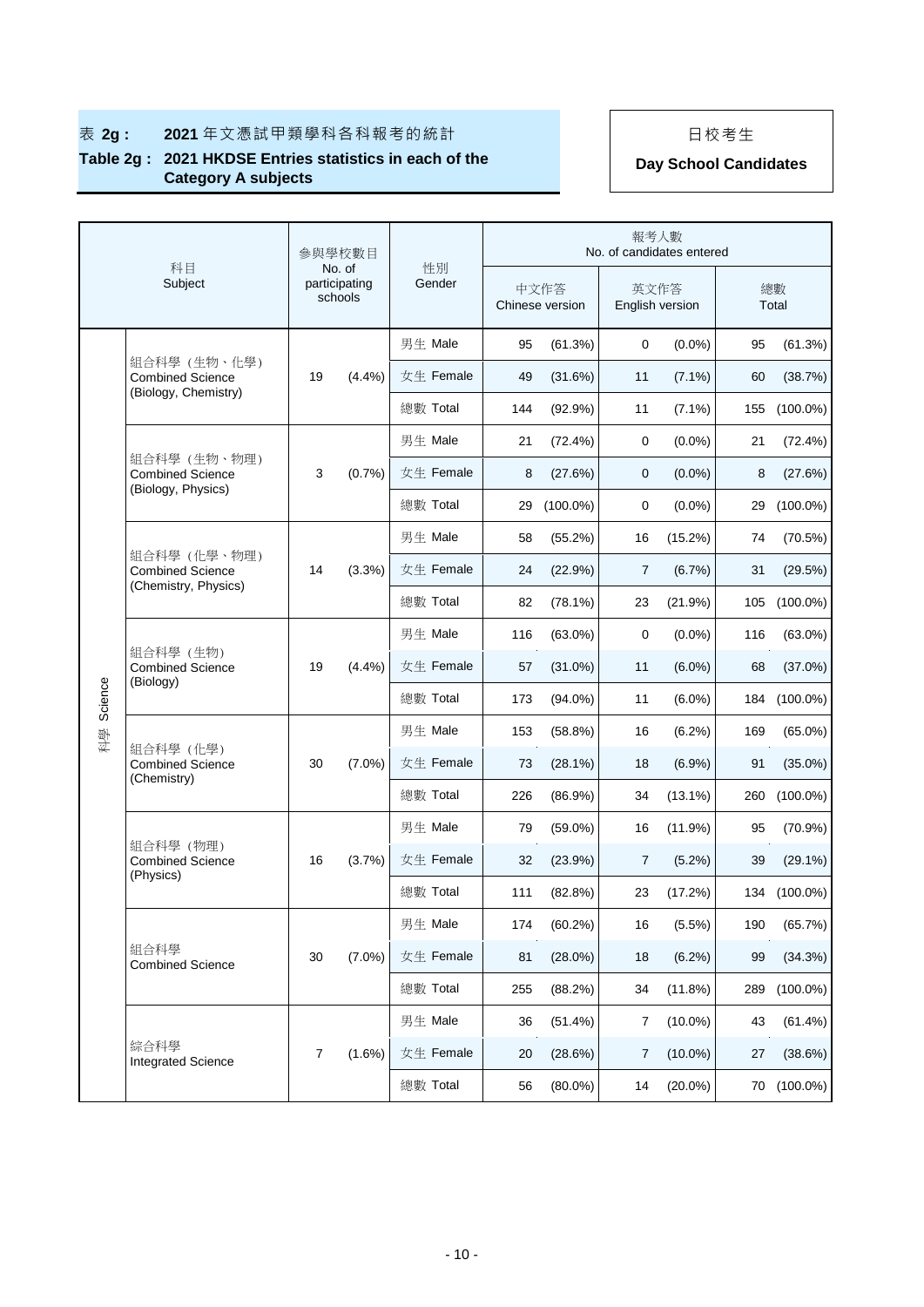## **Table 2g : 2021 HKDSE Entries statistics in each of the**  2021 HKDSE Entries statistics in each of the **Day School Candidates**<br>Category A subjects

|                                                         |                                               |     | 參與學校數目                             |              |                         |            | 報考人數<br>No. of candidates entered |            |         |                |
|---------------------------------------------------------|-----------------------------------------------|-----|------------------------------------|--------------|-------------------------|------------|-----------------------------------|------------|---------|----------------|
|                                                         | 科目<br>Subject                                 |     | No. of<br>participating<br>schools | 性別<br>Gender | 中文作答<br>Chinese version |            | 英文作答<br>English version           |            |         | 總數<br>Total    |
|                                                         |                                               |     |                                    | 男生 Male      | 42                      | $(25.1\%)$ | 9                                 | (5.4%)     | 51      | (30.5%)        |
| Technology and Living                                   | 食品科學與科技<br>Food Science and<br>Technology     | 15  | $(3.5\%)$                          | 女生 Female    | 52                      | $(31.1\%)$ | 64                                | (38.3%)    | 116     | (69.5%)        |
| 科技與生活                                                   |                                               |     |                                    | 總數 Total     | 94                      | (56.3%)    | 73                                | (43.7%)    | 167     | $(100.0\%)$    |
|                                                         | 服裝、成衣與紡織                                      |     |                                    | 男生 Male      | 6                       | $(14.0\%)$ | 0                                 | $(0.0\%)$  | 6       | $(14.0\%)$     |
|                                                         | Fashion, Clothing and<br><b>Textiles</b>      | 6   | $(1.4\%)$                          | 女生 Female    | 32                      | $(74.4\%)$ | 5                                 | (11.6%)    | 37      | $(86.0\%)$     |
|                                                         |                                               |     |                                    | 總數 Total     | 38                      | (88.4%)    | 5                                 | $(11.6\%)$ | 43      | $(100.0\%)$    |
|                                                         |                                               |     |                                    | 男生 Male      | 1 1 0 3                 | (35.2%)    | 159                               | $(5.1\%)$  | 1 2 6 2 | $(40.3\%)$     |
| 旅游與款待<br>Tourism and Hospitality Studies                |                                               | 183 | (42.7%)                            | 女生 Female    | 1 5 9 2                 | $(50.8\%)$ | 278                               | $(8.9\%)$  | 1870    | (59.7%)        |
|                                                         |                                               |     |                                    | 總數 Total     | 2695                    | $(86.0\%)$ | 437                               | $(14.0\%)$ |         | 3 132 (100.0%) |
|                                                         |                                               |     |                                    | 男生 Male      | 751                     | $(23.0\%)$ | 110                               | $(3.4\%)$  | 861     | (26.3%)        |
| 視覺藝術                                                    |                                               | 348 | $(81.1\%)$                         | 女生 Female    | 1 9 9 2                 | $(61.0\%)$ | 415                               | (12.7%)    | 2 4 0 7 | (73.7%)        |
| <b>Visual Arts</b>                                      |                                               |     |                                    | 總數 Total     | 2743                    | (83.9%)    | 525                               | $(16.1\%)$ | 3 2 6 8 | $(100.0\%)$    |
|                                                         |                                               |     |                                    | 男生 Male      | 472                     | (22.2%)    | 62                                | (2.9%)     | 534     | $(25.1\%)$     |
|                                                         | 視覺形式表達主題<br>Visual Presentation of a<br>Theme | 278 | $(64.8\%)$                         | 女生 Female    | 1 3 3 0                 | (62.5%)    | 263                               | $(12.4\%)$ | 1 5 9 3 | (74.9%)        |
| 選修部分 Elective Part                                      |                                               |     |                                    | 總數 Total     | 1802                    | (84.7%)    | 325                               | $(15.3\%)$ | 2 1 2 7 | $(100.0\%)$    |
|                                                         |                                               |     |                                    | 男生 Male      | 279                     | (24.5%)    | 48                                | (4.2%)     | 327     | (28.7%)        |
|                                                         | 設計<br>Design                                  | 172 | $(40.1\%)$                         | 女生 Female    | 662                     | $(58.0\%)$ | 152                               | $(13.3\%)$ | 814     | (71.3%)        |
|                                                         |                                               |     |                                    | 總數 Total     | 941                     | (82.5%)    | 200                               | (17.5%)    | 1 1 4 1 | $(100.0\%)$    |
|                                                         |                                               |     |                                    | 男生 Male      | 46 680                  | (28.4%)    | 36 640                            | (22.3%)    | 83 320  | (50.7%)        |
| 所有甲類學科設有中、英文試卷科目#<br>All Category A bilingual subjects# |                                               | 429 | $(100.0\%)$                        | 女生 Female    | 40 313                  | (24.5%)    | 40 860                            | (24.8%)    | 81 173  | (49.3%)        |
|                                                         |                                               |     |                                    | 總數 Total     | 86 993                  | (52.9%)    | 77 500                            | (47.1%)    | 164 493 | $(100.0\%)$    |
|                                                         |                                               |     |                                    | 男生 Male      | 70 016                  | (27.5%)    | 57 957                            | (22.7%)    | 127 973 | (50.2%)        |
| 所有甲類學科#                                                 |                                               | 429 | $(100.0\%)$                        | 女生 Female    | 64 996                  | (25.5%)    | 62 090                            | (24.3%)    | 127 086 | (49.8%)        |
|                                                         | All Category A subjects <sup>#</sup>          |     |                                    | 總數 Total     | 135 012                 | (52.9%)    | 120 047                           | (47.1%)    | 255 059 | $(100.0\%)$    |

#若考生同時報考數學必修部分及延伸部分,會被視為同一個科目組合。

 *When candidates enter in both Mathematics Compulsory Part and Mathematics Extended Part, these two subjects will be counted as one subject.*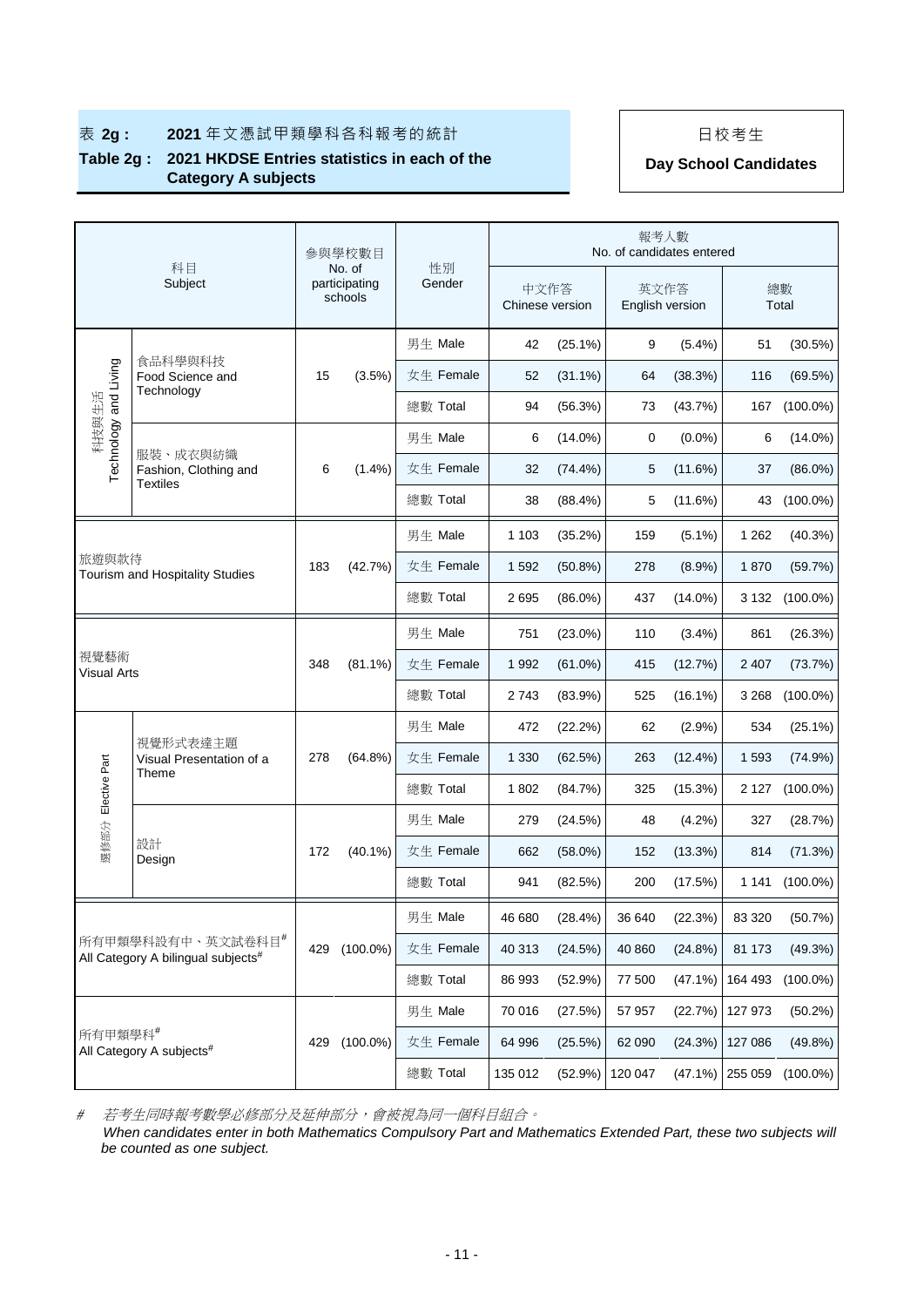## **表 2h : 2021** 年文憑試甲類學科各科報考的統計 → | | 全體考生

### **Table 2h : 2021 HKDSE Entries statistics in each of the Category A subjects**

|                 | 科目<br>Subject                                                                       |     | 參與學校數目                             | 性別        |                    |                         | 報考人數<br>No. of candidates entered |                |         |             |
|-----------------|-------------------------------------------------------------------------------------|-----|------------------------------------|-----------|--------------------|-------------------------|-----------------------------------|----------------|---------|-------------|
|                 |                                                                                     |     | No. of<br>participating<br>schools | Gender    |                    | 中文作答<br>Chinese version | 英文作答<br>English version           |                |         | 總數<br>Total |
|                 |                                                                                     |     |                                    | 男生 Male   | 2 3 5 9            | $(18.1\%)$              | 3 3 2 6                           | (25.6%)        | 5 6 8 5 | (43.7%)     |
| 生物<br>Biology   |                                                                                     | 443 | (92.3%)                            | 女生 Female | 2600               | $(20.0\%)$              | 4722                              | (36.3%)        | 7 3 2 2 | (56.3%)     |
|                 |                                                                                     |     |                                    | 總數 Total  | 4 9 5 9            | $(38.1\%)$              | 8 0 4 8                           | (61.9%)        | 13 007  | $(100.0\%)$ |
|                 |                                                                                     |     |                                    | 男生 Male   | 1 2 5 0            | (18.3%)                 | 1932                              | (28.2%)        | 3 1 8 2 | (46.5%)     |
| 、會計與財務概論        | 會計<br>Accounting                                                                    | 358 | (74.6%)                            | 女生 Female | 1 1 0 9            | (16.2%)                 | 2 5 5 0                           | (37.3%)        | 3659    | (53.5%)     |
|                 |                                                                                     |     |                                    | 總數 Total  | 2 3 5 9            | (34.5%)                 | 4 4 8 2                           | (65.5%)        | 6841    | $(100.0\%)$ |
|                 |                                                                                     |     |                                    | 男生 Male   | 986                | (36.3%)                 | 329                               | $(12.1\%)$     | 1 3 1 5 | (48.4%)     |
| 美砂              | Business, Accounting and<br>Financial Studies<br>商業管理<br><b>Business Management</b> |     | (33.5%)                            | 女生 Female | 1017               | (37.4%)                 | 386                               | (14.2%)        | 1 403   | (51.6%)     |
|                 |                                                                                     |     |                                    | 總數 Total  | 2 0 0 3            | (73.7%)                 | 715                               | (26.3%)        | 2718    | $(100.0\%)$ |
|                 |                                                                                     |     |                                    | 男生 Male   | 1830               | $(14.9\%)$              | 4 9 8 3                           | $(40.5\%)$     | 6813    | (55.4%)     |
| 化學<br>Chemistry |                                                                                     | 434 | $(90.4\%)$                         | 女生 Female | 1 1 8 7            | $(9.7\%)$               | 4 300                             | $(35.0\%)$     | 5 4 8 7 | (44.6%)     |
|                 |                                                                                     |     |                                    | 總數 Total  | 3017               | (24.5%)                 | 9 2 8 3<br>(75.5%)                |                | 12 300  | $(100.0\%)$ |
|                 |                                                                                     |     |                                    | 男生 Male   | 2631<br>$(42.6\%)$ |                         |                                   | 2631           | (42.6%) |             |
| 中國歷史            | <b>Chinese History</b>                                                              | 421 | (87.7%)                            | 女生 Female | 3540               | (57.4%)                 |                                   | $\blacksquare$ | 3540    | (57.4%)     |
|                 |                                                                                     |     |                                    | 總數 Total  | 6 1 7 1            | $(100.0\%)$             |                                   |                | 6 171   | $(100.0\%)$ |
|                 |                                                                                     |     |                                    | 男生 Male   | 23 354             | $(51.0\%)$              |                                   |                | 23 354  | $(51.0\%)$  |
| 中國語文            | Chinese Language                                                                    | 476 | $(99.2\%)$                         | 女生 Female | 22 4 7 5           | $(49.0\%)$              |                                   |                | 22 475  | $(49.0\%)$  |
|                 |                                                                                     |     |                                    | 總數 Total  | 45 829             | $(100.0\%)$             |                                   |                | 45 829  | $(100.0\%)$ |
|                 |                                                                                     |     |                                    | 男生 Male   | 22 5 83            | $(51.1\%)$              |                                   | $\blacksquare$ | 22 583  | $(51.1\%)$  |
|                 | 廣東話<br>Cantonese                                                                    | 476 | $(99.2\%)$                         | 女生 Female | 21 642             | (48.9%)                 |                                   |                | 21 642  | (48.9%)     |
|                 |                                                                                     |     |                                    | 總數 Total  | 44 225             | $(100.0\%)$             |                                   | ÷              | 44 225  | $(100.0\%)$ |
| 選項 Option       |                                                                                     |     |                                    | 男生 Male   | 771                | $(48.1\%)$              |                                   | $\overline{a}$ | 771     | (48.1%)     |
|                 | 普通話<br>Putonghua                                                                    | 137 | (28.5%)                            | 女生 Female | 833                | (51.9%)                 |                                   | ÷,             | 833     | (51.9%)     |
|                 |                                                                                     |     |                                    | 總數 Total  | 1 604              | $(100.0\%)$             |                                   |                | 1 604   | $(100.0\%)$ |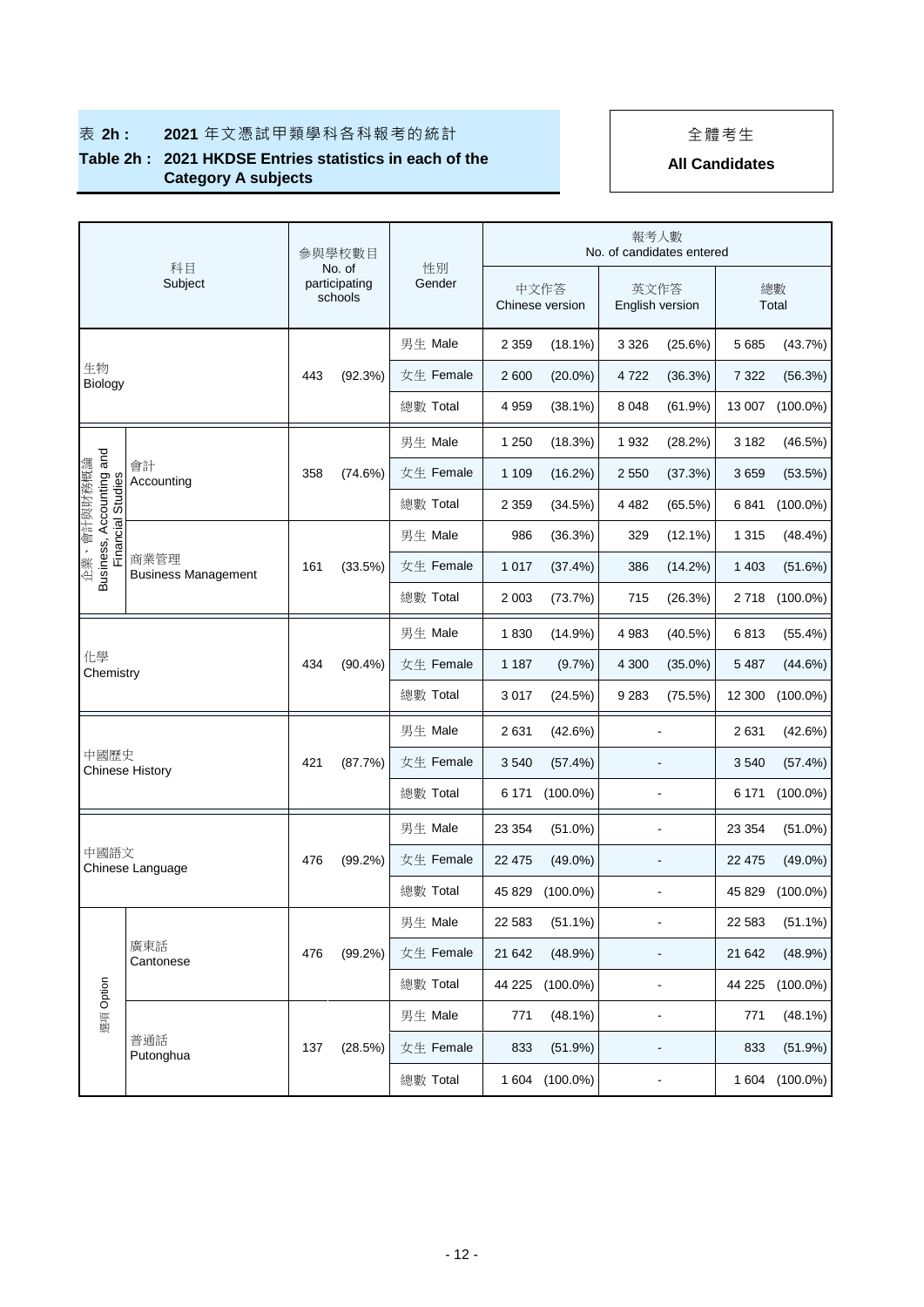## **表 2h : 2021** 年文憑試甲類學科各科報考的統計 → | | 全體考生

### **Table 2h : 2021 HKDSE Entries statistics in each of the Category A subjects**

|                    | 科目<br>Subject                            |     | 參與學校數目                             |              |             |                         |                         | 報考人數<br>No. of candidates entered |             |             |
|--------------------|------------------------------------------|-----|------------------------------------|--------------|-------------|-------------------------|-------------------------|-----------------------------------|-------------|-------------|
|                    |                                          |     | No. of<br>participating<br>schools | 性別<br>Gender |             | 中文作答<br>Chinese version | 英文作答<br>English version |                                   |             | 總數<br>Total |
|                    |                                          |     |                                    | 男生 Male      | 312         | (22.6%)                 |                         | $\blacksquare$                    | 312         | (22.6%)     |
| 中國文學               | <b>Chinese Literature</b>                | 138 | (28.8%)                            | 女生 Female    | 1 0 7 1     | (77.4%)                 |                         | L,                                | 1 0 7 1     | (77.4%)     |
|                    |                                          |     |                                    | 總數 Total     | 1 3 8 3     | $(100.0\%)$             |                         |                                   | 1 3 8 3     | $(100.0\%)$ |
|                    |                                          |     |                                    | 男生 Male      | 346         | $(64.2\%)$              | 17                      | $(3.2\%)$                         | 363         | (67.3%)     |
|                    | 設計與應用科技<br>Design and Applied Technology | 50  | $(10.4\%)$                         | 女生 Female    | 161         | (29.9%)                 | 15                      | (2.8%)                            | 176         | (32.7%)     |
|                    |                                          |     |                                    | 總數 Total     | 507         | $(94.1\%)$              | 32                      | (5.9%)                            | 539         | $(100.0\%)$ |
|                    |                                          |     |                                    | 男生 Male      | 5           | $(100.0\%)$             | $\mathbf 0$             | $(0.0\%)$                         | 5           | $(100.0\%)$ |
|                    | 自動化操作<br>Automation                      |     | $(0.4\%)$                          | 女生 Female    | 0           | $(0.0\%)$               | 0                       | $(0.0\%)$                         | 0           | $(0.0\%)$   |
|                    |                                          |     |                                    | 總數 Total     | 5           | $(100.0\%)$             | 0                       | $(0.0\%)$                         | 5           | $(100.0\%)$ |
|                    | 創意數碼媒體<br>Creative Digital Media         |     | (4.2%)                             | 男生 Male      | 76          | (52.8%)                 | $\overline{7}$          | (4.9%)                            | 83          | (57.6%)     |
|                    |                                          | 20  |                                    | 女生 Female    | 53          | (36.8%)                 | 8                       | $(5.6\%)$                         | 61          | (42.4%)     |
|                    |                                          |     |                                    | 總數 Total     | 129         | $(89.6\%)$              | 15                      | $(10.4\%)$                        | 144         | $(100.0\%)$ |
|                    |                                          |     |                                    | 男生 Male      | 102         | (69.9%)                 | 3                       | $(2.1\%)$                         | 105         | (71.9%)     |
| 選修部分 Elective Part | 設計實踐及材料處理<br>Design Implementation and   | 25  | $(5.2\%)$                          | 女生 Female    | 38          | $(26.0\%)$              | 3                       | $(2.1\%)$                         | 41          | (28.1%)     |
|                    | <b>Material Processing</b>               |     |                                    | 總數 Total     | 140         | (95.9%)                 | 6                       | $(4.1\%)$                         | 146         | $(100.0\%)$ |
|                    |                                          |     |                                    | 男生 Male      | $\mathbf 0$ | $(-)$                   | $\pmb{0}$               | $(-)$                             | $\mathbf 0$ | $(\cdot)$   |
|                    | 電子<br>Electronics                        | 0   | $(0.0\%)$                          | 女生 Female    | 0           | $(-)$                   | 0                       | $(-)$                             | 0           | $(\cdot)$   |
|                    |                                          |     |                                    | 總數 Total     | 0           | $(-)$                   | 0                       | $(-)$                             | 0           | $(\cdot)$   |
|                    |                                          |     |                                    | 男生 Male      | 199         | (68.6%)                 | 8                       | (2.8%)                            | 207         | $(71.4\%)$  |
|                    | 視像化及電腦輔助設計模塑<br>Visualisation and CAD    | 41  | (8.5%)                             | 女生 Female    | 79          | (27.2%)                 | 4                       | $(1.4\%)$                         | 83          | (28.6%)     |
| Modelling          |                                          |     |                                    | 總數 Total     | 278         | $(95.9\%)$              | 12                      | $(4.1\%)$                         | 290         | $(100.0\%)$ |
|                    |                                          |     |                                    | 男生 Male      | 2730        | (22.3%)                 | 3 2 9 0                 | (26.9%)                           | 6 0 20      | (49.2%)     |
| 經濟                 |                                          | 440 | (91.7%)                            | 女生 Female    | 2 2 9 3     | (18.7%)                 | 3 9 3 0                 | $(32.1\%)$                        | 6 2 2 3     | (50.8%)     |
|                    | Economics                                |     |                                    | 總數 Total     | 5 0 23      | $(41.0\%)$              | 7 2 2 0                 | $(59.0\%)$                        | 12 243      | $(100.0\%)$ |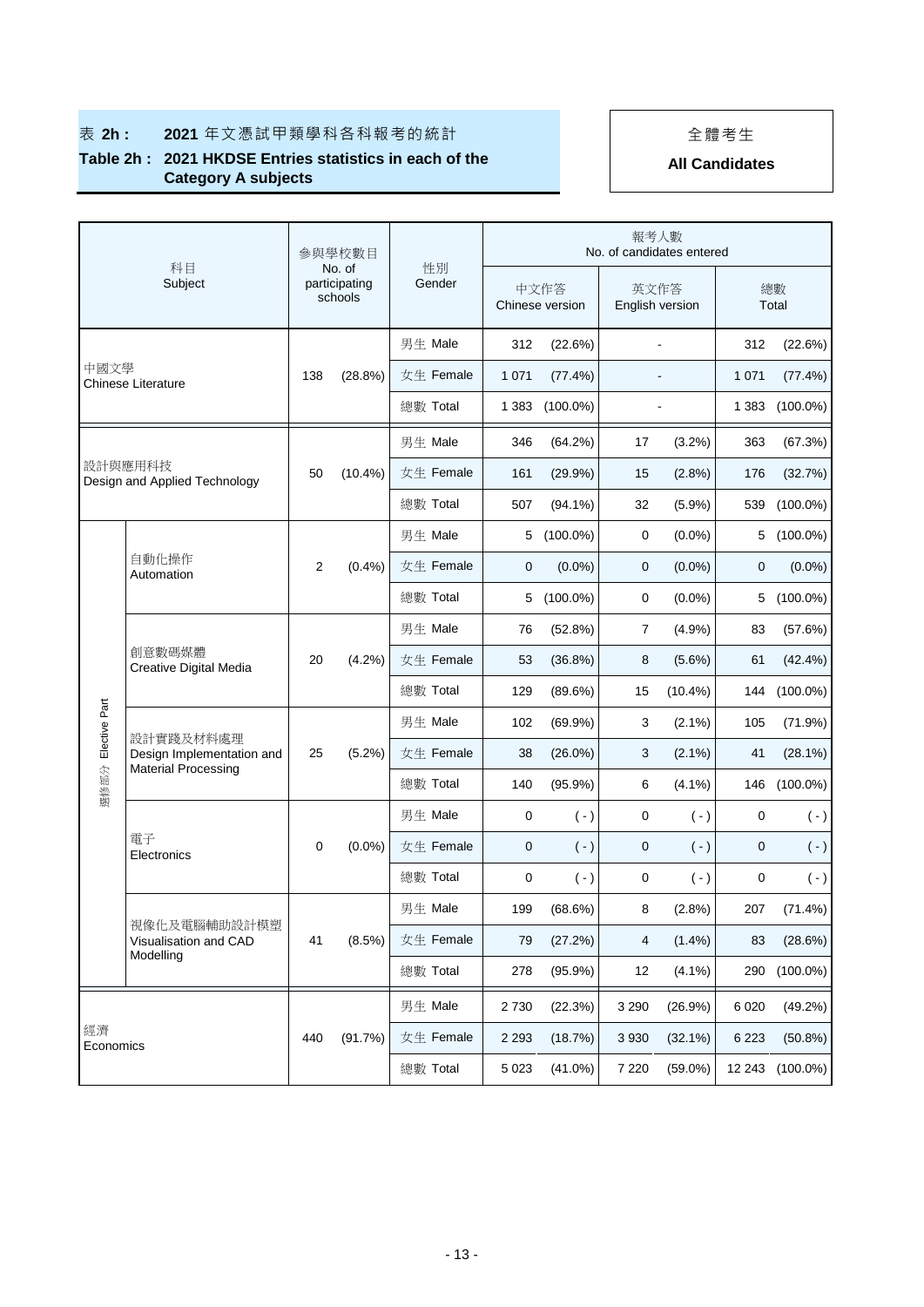## 表 2h : 2021 年文憑試甲類學科各科報考的統計 | | 全體考生

### **Table 2h : 2021 HKDSE Entries statistics in each of the Category A subjects**

|                 | 科目                                  |     | 參與學校數目                             |          |              |         |                         |                         | 報考人數<br>No. of candidates entered |             |             |
|-----------------|-------------------------------------|-----|------------------------------------|----------|--------------|---------|-------------------------|-------------------------|-----------------------------------|-------------|-------------|
|                 | Subject                             |     | No. of<br>participating<br>schools |          | 性別<br>Gender |         | 中文作答<br>Chinese version | 英文作答<br>English version |                                   | 總數<br>Total |             |
|                 |                                     |     |                                    | 男生 Male  |              |         |                         | 24 539                  | (50.7%)                           | 24 539      | (50.7%)     |
| 英國語文            | English Language                    | 478 | $(99.6\%)$                         |          | 女生 Female    |         |                         | 23 877                  | (49.3%)                           | 23 877      | (49.3%)     |
|                 |                                     |     |                                    |          | 總數 Total     |         |                         |                         | 48 416 (100.0%)                   | 48 416      | $(100.0\%)$ |
|                 |                                     |     |                                    |          | 男生 Male      | 358     | $(45.0\%)$              | 27                      | $(3.4\%)$                         | 385         | $(48.4\%)$  |
| 倫理與宗教           | <b>Ethics and Religious Studies</b> | 84  | (17.5%)                            |          | 女生 Female    | 392     | (49.3%)                 | 18                      | (2.3%)                            | 410         | (51.6%)     |
|                 |                                     |     |                                    |          | 總數 Total     | 750     | $(94.3\%)$              | 45                      | $(5.7\%)$                         | 795         | $(100.0\%)$ |
|                 |                                     |     |                                    |          | 男生 Male      | 95      | (49.7%)                 | 0                       | $(0.0\%)$                         | 95          | (49.7%)     |
|                 | 佛教<br><b>Buddhism</b>               |     | $(3.5\%)$                          |          | 女生 Female    | 96      | $(50.3\%)$              | 0                       | $(0.0\%)$                         | 96          | $(50.3\%)$  |
| Elective Part   |                                     |     |                                    |          | 總數 Total     | 191     | $(100.0\%)$             | 0                       | $(0.0\%)$                         | 191         | $(100.0\%)$ |
| 選修部分            |                                     |     |                                    | 男生 Male  |              | 263     | $(43.5\%)$              | 27                      | (4.5%)                            | 290         | $(48.0\%)$  |
|                 | 基督宗教<br>Christianity                | 67  | $(14.0\%)$                         |          | 女生 Female    | 296     | $(49.0\%)$              | 18                      | $(3.0\%)$                         | 314         | $(52.0\%)$  |
|                 |                                     |     |                                    |          | 總數 Total     | 559     | (92.5%)                 | 45                      | (7.5%)                            | 604         | $(100.0\%)$ |
|                 |                                     |     |                                    |          | 男生 Male      | 2 2 2 9 | $(27.0\%)$              | 1 4 3 5                 | $(17.4\%)$                        | 3664        | (44.3%)     |
| 地理<br>Geography |                                     | 424 | (88.3%)                            |          | 女生 Female    | 2 2 6 6 | (27.4%)                 | 2 3 3 8                 | (28.3%)                           | 4 604       | (55.7%)     |
|                 |                                     |     |                                    |          | 總數 Total     | 4 4 9 5 | $(54.4\%)$              | 3773                    | $(45.6\%)$                        | 8 2 6 8     | $(100.0\%)$ |
|                 |                                     |     |                                    | 男生 Male  |              | 257     | (29.5%)                 | 24                      | (2.8%)                            | 281         | (32.3%)     |
|                 | 健康管理與社會關懷<br>Health Management and  |     | $(10.8\%)$                         |          | 女生 Female    | 509     | (58.5%)                 | 80                      | $(9.2\%)$                         | 589         | (67.7%)     |
|                 | Social Care                         |     |                                    |          | 總數 Total     | 766     | $(88.0\%)$              | 104                     | $(12.0\%)$                        | 870         | $(100.0\%)$ |
|                 |                                     |     |                                    | 男生 Male  |              | 1660    | (31.9%)                 | 717                     | $(13.8\%)$                        | 2 3 7 7     | $(45.6\%)$  |
| 歷史<br>History   |                                     | 317 | $(66.0\%)$                         |          | 女生 Female    | 1503    | (28.9%)                 | 1 3 2 9                 | (25.5%)                           | 2832        | $(54.4\%)$  |
|                 |                                     |     |                                    | 總數 Total |              | 3 1 6 3 | $(60.7\%)$              | 2 0 4 6                 | (39.3%)                           | 5 2 0 9     | $(100.0\%)$ |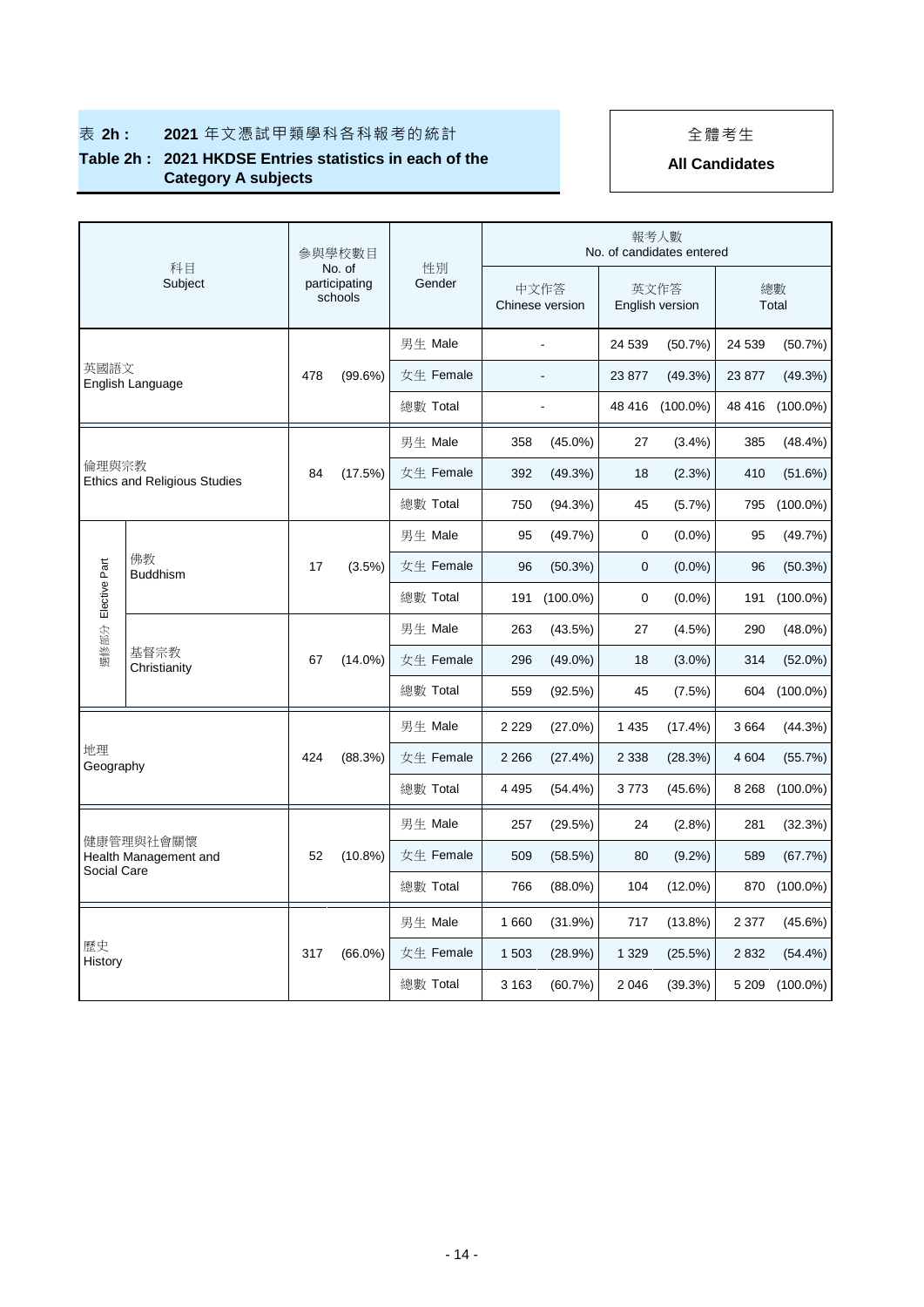## **表 2h : 2021** 年文憑試甲類學科各科報考的統計 → | | 全體考生

### **Table 2h : 2021 HKDSE Entries statistics in each of the Category A subjects**

|               | 科目                                       |     | 參與學校數目                             |              |                |                         |         | 報考人數<br>No. of candidates entered |             |             |
|---------------|------------------------------------------|-----|------------------------------------|--------------|----------------|-------------------------|---------|-----------------------------------|-------------|-------------|
|               | Subject                                  |     | No. of<br>participating<br>schools | 性別<br>Gender |                | 中文作答<br>Chinese version |         | 英文作答<br>English version           | 總數<br>Total |             |
|               |                                          |     |                                    | 男生 Male      | 2 4 9 0        | (44.3%)                 | 1 7 1 4 | (30.5%)                           | 4 204       | (74.8%)     |
|               | 資訊及通訊科技<br>Information and Communication | 421 | (87.7%)                            | 女生 Female    | 635            | (11.3%)                 | 784     | (13.9%)                           | 1419        | (25.2%)     |
| Technology    |                                          |     |                                    | 總數 Total     | 3 1 2 5        | $(55.6\%)$              | 2498    | (44.4%)                           | 5 6 23      | $(100.0\%)$ |
|               |                                          |     |                                    | 男生 Male      | 232            | (32.5%)                 | 219     | (30.7%)                           | 451         | (63.3%)     |
|               | 數據庫<br>Databases                         | 55  | (11.5%)                            | 女生 Female    | 79             | $(11.1\%)$              | 183     | (25.7%)                           | 262         | (36.7%)     |
|               |                                          |     |                                    | 總數 Total     | 311            | (43.6%)                 | 402     | (56.4%)                           | 713         | $(100.0\%)$ |
|               |                                          |     |                                    | 男生 Male      | 57             | (62.6%)                 | 24      | (26.4%)                           | 81          | $(89.0\%)$  |
|               | 數據通訊及建網<br>Data Communications and       |     | $(2.5\%)$                          | 女生 Female    | $\overline{7}$ | (7.7%)                  | 3       | (3.3%)                            | 10          | $(11.0\%)$  |
| Elective Part | Networking                               |     |                                    | 總數 Total     | 64             | (70.3%)                 | 27      | (29.7%)                           | 91          | $(100.0\%)$ |
|               |                                          |     | $(56.0\%)$                         | 男生 Male      | 1875           | (56.4%)                 | 599     | $(18.0\%)$                        | 2 4 7 4     | $(74.4\%)$  |
| 選修部分          | 多媒體製作及網站建構<br>Multimedia Production and  | 269 |                                    | 女生 Female    | 471            | $(14.2\%)$              | 382     | (11.5%)                           | 853         | (25.6%)     |
|               | Web Site Development                     |     |                                    | 總數 Total     | 2 3 4 6        | (70.5%)                 | 981     | (29.5%)                           | 3 3 2 7     | $(100.0\%)$ |
|               |                                          |     |                                    | 男生 Male      | 326            | (21.8%)                 | 872     | (58.4%)                           | 1 1 9 8     | (80.3%)     |
|               | 軟件開發<br>Software Development             | 130 | $(27.1\%)$                         | 女生 Female    | 78             | $(5.2\%)$               | 216     | (14.5%)                           | 294         | (19.7%)     |
|               |                                          |     |                                    | 總數 Total     | 404            | $(27.1\%)$              | 1 0 8 8 | (72.9%)                           | 1492        | $(100.0\%)$ |
|               |                                          |     |                                    | 男生 Male      | 20 171         | $(44.2\%)$              | 3 0 5 7 | (6.7%)                            | 23 228      | $(50.9\%)$  |
|               | 通識教育<br><b>Liberal Studies</b>           |     | $(99.2\%)$                         | 女生 Female    | 17913          | (39.3%)                 | 4 4 9 3 | (9.8%)                            | 22 406      | $(49.1\%)$  |
|               |                                          |     |                                    | 總數 Total     | 38 0 84        | (83.5%)                 | 7 5 5 0 | (16.5%)                           | 45 634      | $(100.0\%)$ |
|               |                                          |     |                                    | 男生 Male      |                |                         | 20      | $(7.8\%)$                         | 20          | $(7.8\%)$   |
|               | 英語文學<br>Literature in English            | 31  | $(6.5\%)$                          | 女生 Female    |                |                         | 236     | $(92.2\%)$                        | 236         | $(92.2\%)$  |
|               |                                          |     |                                    | 總數 Total     |                |                         |         | 256 (100.0%)                      | 256         | $(100.0\%)$ |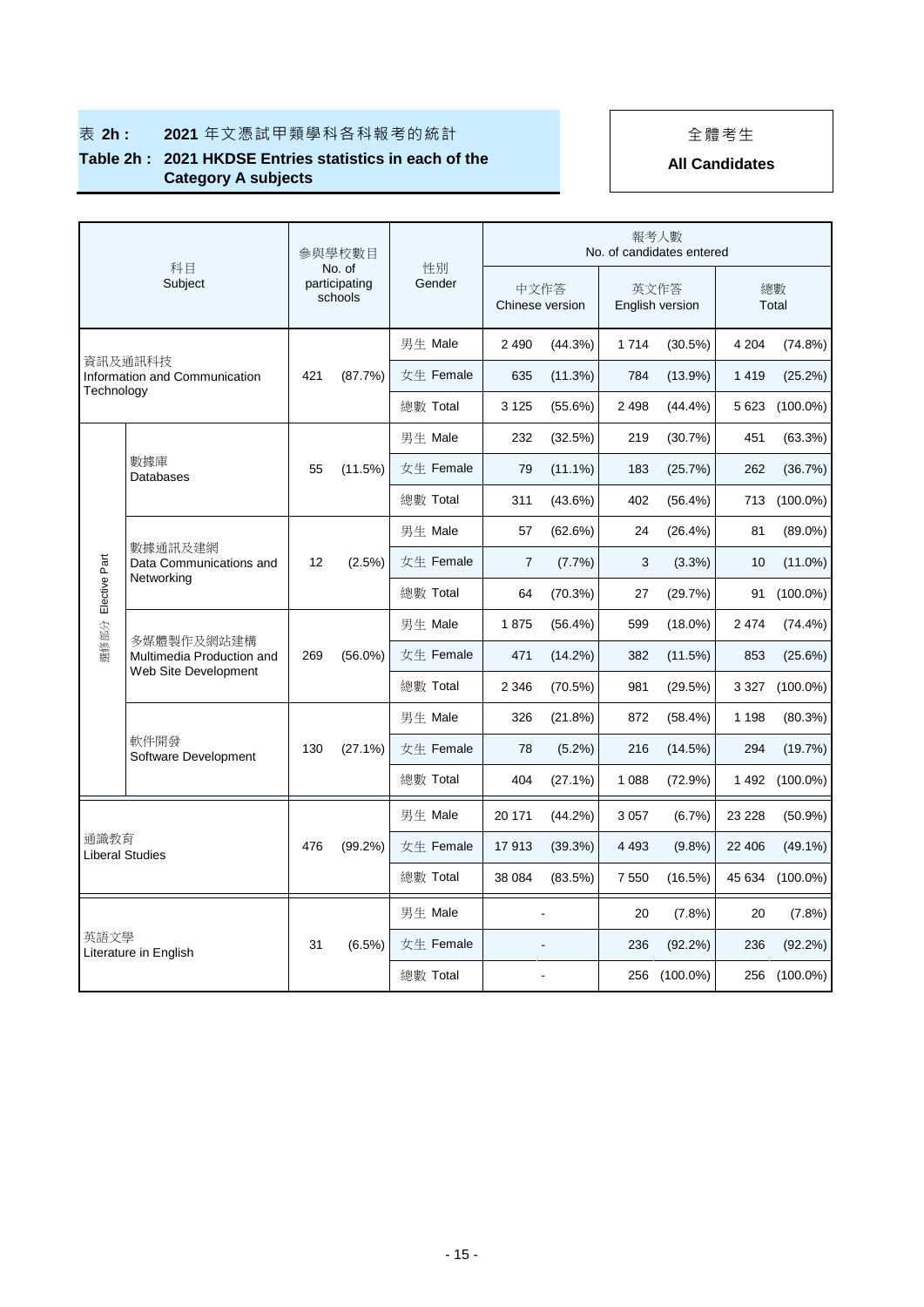## **表 2h : 2021** 年文憑試甲類學科各科報考的統計 → | | 全體考生

### **Table 2h : 2021 HKDSE Entries statistics in each of the Category A subjects**

|                    | 科目<br>Subject                                                     |     | 參與學校數目                             |              |         |                         |         | 報考人數<br>No. of candidates entered |             |             |
|--------------------|-------------------------------------------------------------------|-----|------------------------------------|--------------|---------|-------------------------|---------|-----------------------------------|-------------|-------------|
|                    |                                                                   |     | No. of<br>participating<br>schools | 性別<br>Gender |         | 中文作答<br>Chinese version |         | 英文作答<br>English version           |             | 總數<br>Total |
|                    |                                                                   |     |                                    | 男生 Male      | 10 571  | (22.2%)                 | 13828   | $(29.1\%)$                        | 24 399      | (51.3%)     |
|                    | 必修部分<br><b>Compulsory Part</b>                                    | 477 | $(99.4\%)$                         | 女生 Female    | 8 1 9 9 | (17.2%)                 | 14 974  | (31.5%)                           | 23 173      | (48.7%)     |
|                    |                                                                   |     |                                    | 總數 Total     | 18770   | (39.5%)                 | 28 802  | (60.5%)                           | 47 572      | $(100.0\%)$ |
| Mathematics        |                                                                   |     |                                    | 男生 Male      | 398     | $(15.0\%)$              | 1 1 8 9 | $(45.0\%)$                        | 1587        | $(60.0\%)$  |
|                    | 延伸部分(微積分與統計)<br><b>Extended Part (Calculus</b><br>and Statistics) | 222 | (46.3%)                            | 女生 Female    | 196     | $(7.4\%)$               | 862     | (32.6%)                           | 1 0 5 8     | $(40.0\%)$  |
| 數學                 |                                                                   |     |                                    | 總數 Total     | 594     | (22.5%)                 | 2 0 5 1 | (77.5%)                           | 2645        | $(100.0\%)$ |
|                    | 延伸部分(代數與微積分)                                                      |     |                                    | 男生 Male      | 575     | (11.9%)                 | 2974    | $(61.4\%)$                        | 3549        | $(73.2\%)$  |
|                    | Extended Part (Algebra<br>and Calculus)                           | 323 | (67.3%)                            | 女生 Female    | 177     | (3.7%)                  | 1 1 2 1 | $(23.1\%)$                        | 1 2 9 8     | (26.8%)     |
|                    |                                                                   |     |                                    | 總數 Total     | 752     | (15.5%)                 | 4 0 9 5 | (84.5%)                           | 4 8 4 7     | $(100.0\%)$ |
|                    |                                                                   |     |                                    | 男生 Male      | 4       | (2.6%)                  | 58      | (38.2%)                           | 62          | (40.8%)     |
| 音樂<br>Music        |                                                                   |     | (11.5%)                            | 女生 Female    | 10      | $(6.6\%)$               | 80      | (52.6%)                           | 90          | (59.2%)     |
|                    |                                                                   |     |                                    | 總數 Total     | 14      | $(9.2\%)$               | 138     | $(90.8\%)$                        | 152         | $(100.0\%)$ |
|                    |                                                                   |     |                                    | 男生 Male      | 0       | $(-)$                   | 0       | $(-)$                             | $\mathbf 0$ | $(\cdot)$   |
|                    | 專題研習<br><b>Special Project</b>                                    | 0   | $(0.0\%)$                          | 女生 Female    | 0       | $(-)$                   | 0       | $(-)$                             | 0           | $(\cdot)$   |
|                    |                                                                   |     |                                    | 總數 Total     | 0       | $(-)$                   | 0       | $(-)$                             | 0           | $(\cdot)$   |
| 選修部分 Elective Part |                                                                   |     |                                    | 男生 Male      | 4       | (2.8%)                  | 53      | $(36.6\%)$                        | 57          | (39.3%)     |
|                    | 演奏 II<br>Performing II                                            | 54  | (11.3%)                            | 女生 Female    | 10      | (6.9%)                  | 78      | (53.8%)                           | 88          | (60.7%)     |
|                    |                                                                   |     |                                    | 總數 Total     | 14      | (9.7%)                  | 131     | (90.3%)                           | 145         | $(100.0\%)$ |
|                    |                                                                   |     |                                    | 男生 Male      | 0       | $(0.0\%)$               | 5       | $(71.4\%)$                        | 5           | $(71.4\%)$  |
|                    | 創作 II<br>Creating II                                              | 6   | (1.3%)                             | 女生 Female    | 0       | $(0.0\%)$               | 2       | (28.6%)                           | 2           | (28.6%)     |
|                    |                                                                   |     |                                    | 總數 Total     | 0       | $(0.0\%)$               |         | 7 (100.0%)                        |             | 7 (100.0%)  |
|                    |                                                                   |     |                                    | 男生 Male      | 752     | (68.2%)                 | 102     | $(9.3\%)$                         | 854         | (77.5%)     |
| 體育                 | <b>Physical Education</b>                                         | 114 | (23.8%)                            | 女生 Female    | 202     | (18.3%)                 | 46      | (4.2%)                            | 248         | (22.5%)     |
|                    |                                                                   |     |                                    | 總數 Total     | 954     | (86.6%)                 | 148     | $(13.4\%)$                        | 1 1 0 2     | $(100.0\%)$ |
|                    |                                                                   |     |                                    | 男生 Male      | 2 1 8 5 | (21.7%)                 | 5 0 4 9 | (50.3%)                           | 7 2 3 4     | (72.0%)     |
| 物理<br>Physics      |                                                                   | 437 | $(91.0\%)$                         | 女生 Female    | 551     | (5.5%)                  | 2 2 6 1 | (22.5%)                           | 2812        | $(28.0\%)$  |
|                    |                                                                   |     |                                    | 總數 Total     | 2736    | (27.2%)                 | 7 3 1 0 | (72.8%)                           | 10 046      | $(100.0\%)$ |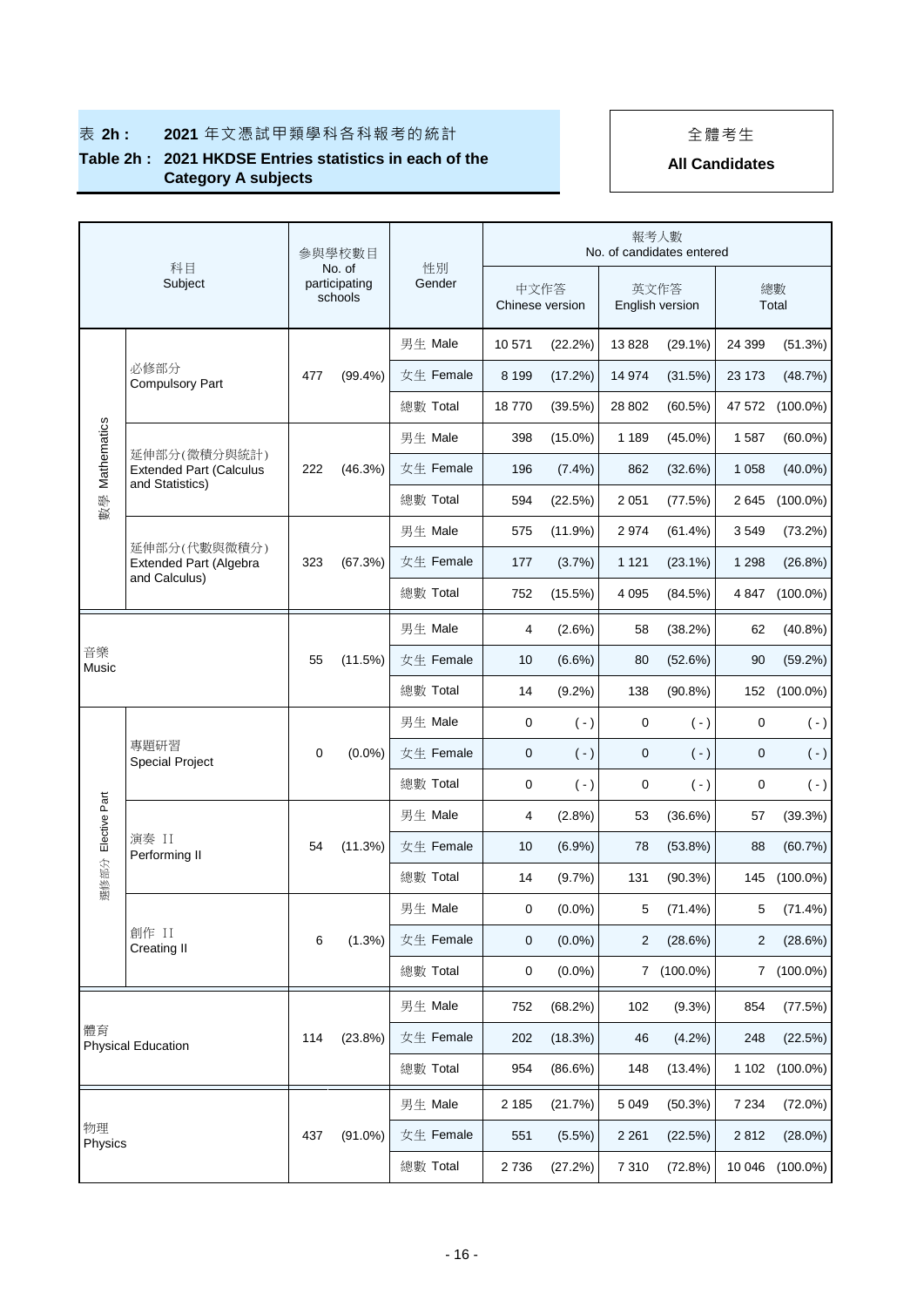## 表 2h : 2021 年文憑試甲類學科各科報考的統計 | | 全體考生

### **Table 2h : 2021 HKDSE Entries statistics in each of the Category A subjects**

|         | 科目<br>Subject                                                   |    | 參與學校數目                             |          |              |                         |            | 報考人數<br>No. of candidates entered |                         |     |             |
|---------|-----------------------------------------------------------------|----|------------------------------------|----------|--------------|-------------------------|------------|-----------------------------------|-------------------------|-----|-------------|
|         |                                                                 |    | No. of<br>participating<br>schools |          | 性別<br>Gender | 中文作答<br>Chinese version |            |                                   | 英文作答<br>English version |     | 總數<br>Total |
|         |                                                                 |    |                                    | 男生 Male  |              | 104                     | (62.3%)    | 0                                 | $(0.0\%)$               | 104 | (62.3%)     |
|         | 組合科學 (生物、化學)<br><b>Combined Science</b><br>(Biology, Chemistry) | 21 | (4.4%)                             |          | 女生 Female    | 51                      | (30.5%)    | 12                                | (7.2%)                  | 63  | (37.7%)     |
|         |                                                                 |    |                                    | 總數 Total |              | 155                     | $(92.8\%)$ | 12                                | $(7.2\%)$               | 167 | $(100.0\%)$ |
|         |                                                                 |    |                                    | 男生 Male  |              | 24                      | $(64.9\%)$ | 2                                 | (5.4%)                  | 26  | (70.3%)     |
|         | 組合科學 (生物、物理)<br><b>Combined Science</b><br>(Biology, Physics)   | 4  | (0.8%                              |          | 女生 Female    | 8                       | (21.6%)    | 3                                 | $(8.1\%)$               | 11  | (29.7%)     |
|         |                                                                 |    |                                    | 總數 Total |              | 32                      | (86.5%)    | 5                                 | $(13.5\%)$              | 37  | $(100.0\%)$ |
|         |                                                                 |    |                                    | 男生 Male  |              | 63                      | $(53.4\%)$ | 21                                | (17.8%)                 | 84  | (71.2%)     |
|         | 組合科學 (化學、物理)<br><b>Combined Science</b>                         | 14 | (2.9%)                             |          | 女生 Female    | 27                      | (22.9%)    | $\overline{7}$                    | $(5.9\%)$               | 34  | (28.8%)     |
| Science | (Chemistry, Physics)                                            |    |                                    | 總數 Total |              | 90                      | (76.3%)    | 28                                | (23.7%)                 | 118 | $(100.0\%)$ |
|         | 組合科學 (生物)<br><b>Combined Science</b><br>(Biology)               |    |                                    | 男生 Male  |              | 128                     | (62.7%)    | $\overline{2}$                    | $(1.0\%)$               | 130 | (63.7%)     |
|         |                                                                 | 22 | $(4.6\%)$                          |          | 女生 Female    | 59                      | (28.9%)    | 15                                | $(7.4\%)$               | 74  | (36.3%)     |
|         |                                                                 |    |                                    | 總數 Total |              | 187                     | (91.7%)    | 17                                | $(8.3\%)$               | 204 | $(100.0\%)$ |
| 科學      |                                                                 |    | (6.7%)                             | 男生 Male  |              | 167                     | (58.6%)    | 21                                | $(7.4\%)$               | 188 | $(66.0\%)$  |
|         | 組合科學 (化學)<br><b>Combined Science</b>                            | 32 |                                    |          | 女生 Female    | 78                      | (27.4%)    | 19                                | $(6.7\%)$               | 97  | $(34.0\%)$  |
|         | (Chemistry)                                                     |    |                                    | 總數 Total |              | 245                     | $(86.0\%)$ | 40                                | $(14.0\%)$              | 285 | $(100.0\%)$ |
|         |                                                                 |    |                                    | 男生 Male  |              | 87                      | $(56.1\%)$ | 23                                | $(14.8\%)$              | 110 | $(71.0\%)$  |
|         | 組合科學 (物理)<br><b>Combined Science</b>                            | 17 | (3.5%)                             |          | 女生 Female    | 35                      | (22.6%)    | 10                                | (6.5%)                  | 45  | $(29.0\%)$  |
|         | (Physics)                                                       |    |                                    | 總數 Total |              | 122                     | (78.7%)    | 33                                | (21.3%)                 | 155 | $(100.0\%)$ |
|         |                                                                 |    |                                    | 男生 Male  |              | 191                     | (59.3%)    | 23                                | $(7.1\%)$               | 214 | (66.5%)     |
|         | 組合科學<br><b>Combined Science</b>                                 | 33 | $(6.9\%)$                          |          | 女生 Female    | 86                      | (26.7%)    | 22                                | (6.8%)                  | 108 | (33.5%)     |
|         |                                                                 |    |                                    | 總數 Total |              | 277                     | $(86.0\%)$ | 45                                | $(14.0\%)$              | 322 | $(100.0\%)$ |
|         |                                                                 |    |                                    | 男生 Male  |              | 43                      | (51.8%)    | $\overline{7}$                    | $(8.4\%)$               | 50  | (60.2%)     |
|         | 綜合科學<br><b>Integrated Science</b>                               | 8  | (1.7%)                             |          | 女生 Female    | 25                      | $(30.1\%)$ | 8                                 | $(9.6\%)$               | 33  | (39.8%)     |
|         |                                                                 |    |                                    | 總數 Total |              | 68                      | (81.9%)    | 15                                | $(18.1\%)$              | 83  | $(100.0\%)$ |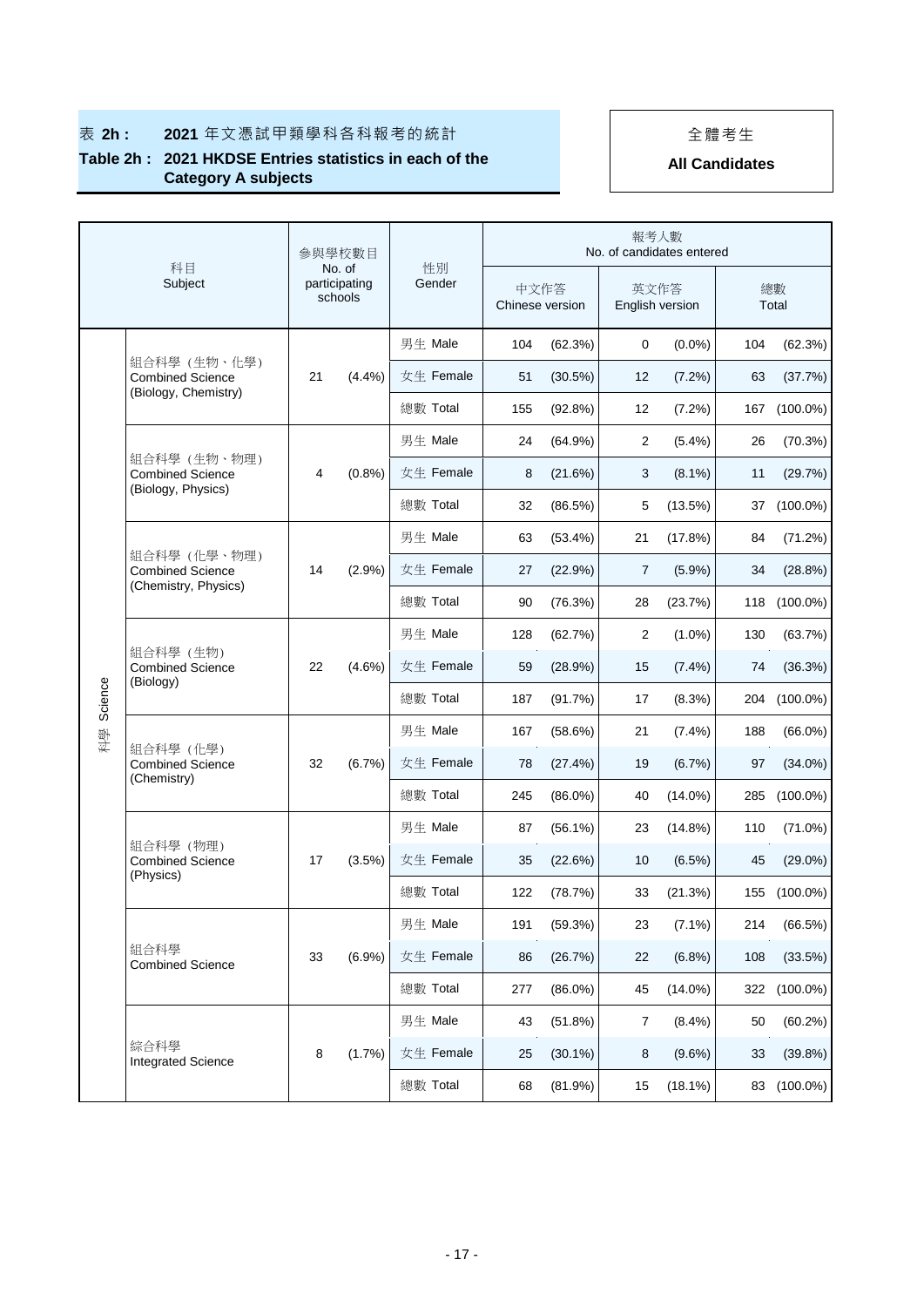## **表 2h : 2021** 年文憑試甲類學科各科報考的統計 → → → → → 全體考生

### **Table 2h : 2021 HKDSE Entries statistics in each of the Category A subjects**

**All Candidates**

|                       |                                                                     |     | 參與學校數目                             |              |         |                         | 報考人數<br>No. of candidates entered |                 |         |             |
|-----------------------|---------------------------------------------------------------------|-----|------------------------------------|--------------|---------|-------------------------|-----------------------------------|-----------------|---------|-------------|
|                       | 科目<br>Subject                                                       |     | No. of<br>participating<br>schools | 性別<br>Gender |         | 中文作答<br>Chinese version | 英文作答                              | English version |         | 總數<br>Total |
|                       |                                                                     |     |                                    | 男生 Male      | 45      | (25.6%)                 | 9                                 | $(5.1\%)$       | 54      | (30.7%)     |
|                       | 食品科學與科技<br>Food Science and                                         | 16  | $(3.3\%)$                          | 女生 Female    | 56      | (31.8%)                 | 66                                | (37.5%)         | 122     | (69.3%)     |
| Technology and Living | Technology                                                          |     |                                    | 總數 Total     | 101     | (57.4%)                 | 75                                | (42.6%)         | 176     | $(100.0\%)$ |
| 科技與生活                 |                                                                     |     |                                    | 男生 Male      | 17      | $(29.8\%)$              | 0                                 | $(0.0\%)$       | 17      | (29.8%)     |
|                       | 服裝、成衣與紡織<br>Fashion, Clothing and                                   | 7   | $(1.5\%)$                          | 女生 Female    | 34      | $(59.6\%)$              | 6                                 | $(10.5\%)$      | 40      | (70.2%)     |
|                       | Textiles                                                            |     |                                    | 總數 Total     | 51      | (89.5%)                 | 6                                 | (10.5%)         | 57      | $(100.0\%)$ |
|                       |                                                                     |     |                                    | 男生 Male      | 1 2 6 6 | (35.8%)                 | 190                               | (5.4%)          | 1 4 5 6 | (41.2%)     |
|                       | 旅遊與款待<br>Tourism and Hospitality Studies                            |     | $(44.2\%)$                         | 女生 Female    | 1778    | (50.3%)                 | 299                               | (8.5%)          | 2 0 7 7 | (58.8%)     |
|                       |                                                                     |     |                                    | 總數 Total     | 3 0 4 4 | (86.2%)                 | 489                               | (13.8%)         | 3 5 3 3 | $(100.0\%)$ |
|                       |                                                                     |     |                                    | 男生 Male      | 806     | (23.3%)                 | 121                               | $(3.5\%)$       | 927     | (26.8%)     |
| 視覺藝術<br>Visual Arts   |                                                                     | 373 | (77.7%)                            | 女生 Female    | 2 1 0 1 | (60.7%)                 | 434                               | (12.5%)         | 2 5 3 5 | $(73.2\%)$  |
|                       |                                                                     |     |                                    | 總數 Total     | 2 9 0 7 | $(84.0\%)$              | 555                               | $(16.0\%)$      | 3 4 6 2 | $(100.0\%)$ |
|                       |                                                                     |     |                                    | 男生 Male      | 513     | (22.7%)                 | 67                                | $(3.0\%)$       | 580     | (25.6%)     |
|                       | 視覺形式表達主題<br>Visual Presentation of a                                | 298 | $(62.1\%)$                         | 女生 Female    | 1 4 0 3 | $(62.0\%)$              | 280                               | $(12.4\%)$      | 1683    | $(74.4\%)$  |
| Elective Part         | Theme                                                               |     |                                    | 總數 Total     | 1916    | (84.7%)                 | 347                               | $(15.3\%)$      | 2 2 6 3 | $(100.0\%)$ |
|                       |                                                                     |     |                                    | 男生 Male      | 293     | $(24.4\%)$              | 54                                | $(4.5\%)$       | 347     | (28.9%)     |
| 選修部分                  | 設計<br>Design                                                        | 179 | (37.3%)                            | 女生 Female    | 698     | (58.2%)                 | 154                               | (12.8%)         | 852     | $(71.1\%)$  |
|                       |                                                                     |     |                                    | 總數 Total     | 991     | (82.7%)                 | 208                               | (17.3%)         | 1 1 9 9 | $(100.0\%)$ |
|                       |                                                                     |     |                                    | 男生 Male      | 52 546  | $(29.1\%)$              | 40 238                            | (22.3%)         | 92 784  | (51.4%)     |
|                       | 所有甲類學科設有中、英文試卷科目#<br>All Category A bilingual subjects <sup>#</sup> |     | (99.8% )                           | 女生 Female    | 44 627  | (24.7%)                 | 43 141                            | (23.9%)         | 87768   | (48.6%)     |
|                       |                                                                     |     |                                    | 總數 Total     | 97 173  | (53.8%)                 | 83 379                            | (46.2%)         | 180 552 | $(100.0\%)$ |
|                       |                                                                     |     |                                    | 男生 Male      | 78 843  | (27.9%)                 | 64 797                            | (22.9%)         | 143 640 | $(50.8\%)$  |
|                       | 所有甲類學科#                                                             |     | $(100.0\%)$                        | 女生 Female    | 71 713  | (25.4%)                 | 67 254                            | (23.8%)         | 138 967 | (49.2%)     |
|                       | All Category A subjects <sup>#</sup>                                |     | 480                                | 總數 Total     | 150 556 | (53.3%)                 | 132 051                           | (46.7%)         | 282 607 | $(100.0\%)$ |

#若考生同時報考數學必修部分及延伸部分,會被視為同一個科目組合。

 *When candidates enter in both Mathematics Compulsory Part and Mathematics Extended Part, these two subjects will be counted as one subject.*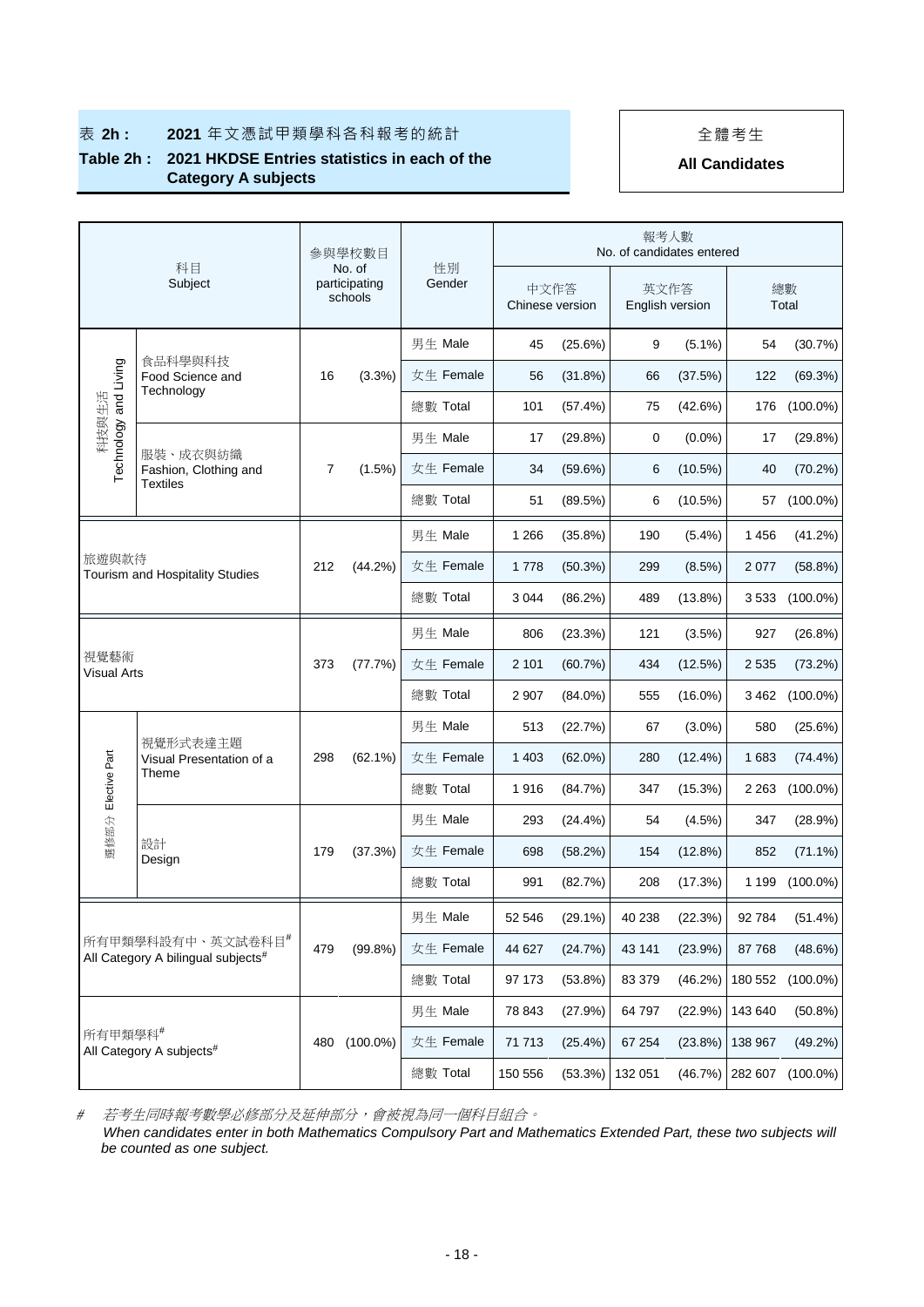### **Table 2i : 2021 HKDSE Entries statistics in each of the Category B subjects Day School Candidates**

|                                          | 科目<br>Subject                                          |    | 參與學校數目<br>No. of         |     |            |     | 報考人數<br>No. of candidates entered |     |              |
|------------------------------------------|--------------------------------------------------------|----|--------------------------|-----|------------|-----|-----------------------------------|-----|--------------|
|                                          |                                                        |    | participating<br>schools |     | 男生<br>Male |     | 女生<br>Female                      |     | 總數<br>Total  |
|                                          | 動物護理<br>Animal Care                                    | 35 | (10.7%)                  | 10  | (23.8%)    | 32  | (76.2%)                           |     | 42 (100.0%)  |
|                                          | 應用心理學<br><b>Applied Psychology</b>                     | 58 | (17.8%)                  | 33  | (35.5%)    | 60  | (64.5%)                           |     | 93 (100.0%)  |
|                                          | 運動科學及體適能<br><b>Exercise Science and Health Fitness</b> | 44 | (13.5%)                  | 67  | (81.7%)    | 15  | (18.3%)                           |     | 82 (100.0%)  |
| 應用科學 Applied Science                     | 中醫藥學基礎<br>Foundation in Chinese Medicine               | 63 | (19.3%)                  | 41  | (49.4%)    | 42  | (50.6%)                           | 83  | $(100.0\%)$  |
|                                          | 健康護理實務<br><b>Health Care Practice</b>                  | 87 | (26.7%)                  | 36  | (27.5%)    | 95  | (72.5%)                           | 131 | $(100.0\%)$  |
|                                          | 醫務化驗科學<br>Medical Laboratory Science                   | 21 | $(6.4\%)$                | 16  | (66.7%)    | 8   | (33.3%)                           |     | 24 (100.0%)  |
|                                          | 實用心理學<br><b>Practical Psychology</b>                   | 53 | (16.3%)                  | 43  | (52.4%)    | 39  | (47.6%)                           |     | 82 (100.0%)  |
|                                          | 運動及體適能教練<br>Sports and Fitness Coaching                | 68 | (20.9%                   | 117 | (86.7%)    | 18  | (13.3%)                           |     | 135 (100.0%) |
|                                          | 電子商務會計<br>Accounting for e-Business                    | 22 | (6.7%)                   | 12  | $(48.0\%)$ | 13  | $(52.0\%)$                        | 25  | $(100.0\%)$  |
|                                          | 商業數據分析<br><b>Business Data Analysis</b>                | 9  | (2.8%)                   | 6   | (66.7%)    | 3   | (33.3%)                           | 9   | $(100.0\%)$  |
| Business, Management and Law<br>商業、管理及法律 | 中小企創業實務<br>Entrepreneurship for SME                    | 11 | (3.4%)                   | 9   | (69.2%)    | 4   | $(30.8\%)$                        |     | 13 (100.0%)  |
|                                          | 香港執法實務<br>Law Enforcement in Hong Kong                 | 31 | $(9.5\%)$                | 20  | (58.8%)    | 14  | (41.2%)                           |     | 34 (100.0%)  |
|                                          | 市場營銷及網上推廣<br>Marketing and Online Promotion            | 17 | $(5.2\%)$                | 12  | $(57.1\%)$ | 9   | (42.9%)                           |     | 21 (100.0%)  |
|                                          | 電腦遊戲及動畫設計<br>Computer Game and Animation Design        | 95 | $(29.1\%)$               | 154 | (75.9%)    | 49  | $(24.1\%)$                        | 203 | $(100.0\%)$  |
| 89                                       | 展示及首飾設計<br>Display and Jewellery Design                | 17 | (5.2%)                   | 4   | (21.1%)    | 15  | (78.9%)                           |     | 19 (100.0%)  |
|                                          | 時裝形象設計<br>Fashion Image Design                         | 80 | (24.5%)                  | 31  | (20.3%)    | 122 | (79.7%)                           |     | 153 (100.0%) |
| 創意學習 Creative Stud                       | 室内設計<br><b>Interior Design</b>                         | 75 | $(23.0\%)$               | 57  | (42.9%)    | 76  | (57.1%)                           |     | 133 (100.0%) |
|                                          | 舞出新機-舞蹈藝術<br>Taking a Chance on Dance                  | 47 | $(14.4\%)$               | 4   | (6.7%)     | 56  | (93.3%)                           |     | 60 (100.0%)  |
|                                          | 由戲開始・劇藝縱橫<br>The Essentials of Theatre Arts            | 65 | (19.9%)                  | 24  | (31.2%)    | 53  | (68.8%)                           | 77  | $(100.0\%)$  |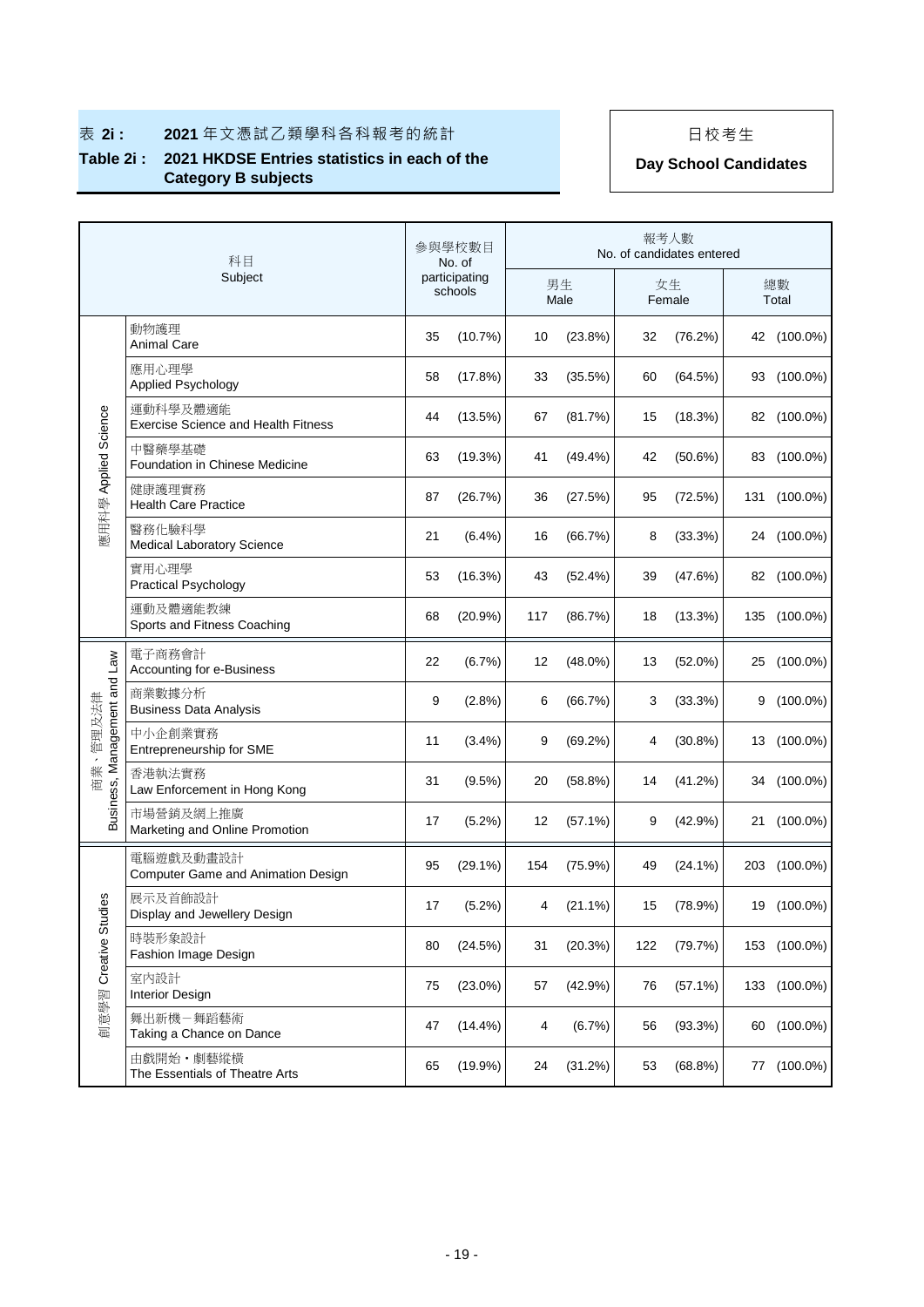# 表 2i : 2021 年文憑試乙類學科各科報考的統計 | | 日校考生

### **Table 2i : 2021 HKDSE Entries statistics in each of the Category B subjects Day School Candidates**

|                            | 科目                                                  |     | 參與學校數目<br>No. of         |              |             |     | 報考人數<br>No. of candidates entered |             |              |
|----------------------------|-----------------------------------------------------|-----|--------------------------|--------------|-------------|-----|-----------------------------------|-------------|--------------|
|                            | Subject                                             |     | participating<br>schools |              | 男生<br>Male  |     | 女生<br>Female                      |             | 總數<br>Total  |
|                            | 航空學<br><b>Aviation Studies</b>                      | 105 | (32.2%)                  | 169          | (61.0%)     | 108 | $(39.0\%)$                        |             | 277 (100.0%) |
|                            | 電腦鑑證科技<br><b>Computer Forensic Technology</b>       | 19  | (5.8%)                   | 19           | (90.5%)     | 2   | (9.5%)                            |             | 21 (100.0%)  |
| 工程及生產                      | 建構智慧城市<br><b>Constructing Smart Cities</b>          | 0   | $(0.0\%)$                | 0            | $( - )$     | 0   | $(\cdot)$                         | $\mathbf 0$ | $(-)$        |
| Engineering and Production | 電機及能源工程<br><b>Electrical and Energy Engineering</b> | 29  | $(8.9\%)$                |              | 53 (100.0%) | 0   | $(0.0\%)$                         |             | 53 (100.0%)  |
|                            | 物聯網應用<br>Internet of Everything Application         | 15  | $(4.6\%)$                | 13           | (72.2%)     | 5   | (27.8%)                           |             | 18 (100.0%)  |
|                            | 鐵路學<br><b>Railway Studies</b>                       | 33  | $(10.1\%)$               | 38           | $(95.0\%)$  | 2   | $(5.0\%)$                         |             | 40 (100.0%)  |
|                            | 創意廣告<br><b>Creative Advertising</b>                 | 0   | $(0.0\%)$                | 0            | $(-)$       | 0   | $(-)$                             | $\mathbf 0$ | $(\cdot)$    |
| Media and Communication    | 電影及超媒體<br>Film and Transmedia                       | 58  | (17.8%)                  | 61           | $(53.0\%)$  | 54  | $(47.0\%)$                        |             | 115 (100.0%) |
| 煤體及傳意                      | 雜誌編輯與製作<br>Magazine Editing and Production          | 14  | $(4.3\%)$                | 5            | (33.3%)     | 10  | (66.7%)                           |             | 15 (100.0%)  |
|                            | 公關及傳訊<br><b>Public Relations and Communication</b>  | 14  | $(4.3\%)$                | 5            | (33.3%)     | 10  | (66.7%)                           |             | 15 (100.0%)  |
|                            | 幼兒發展<br>Child Care and Development                  | 34  | $(10.4\%)$               | $\mathbf{1}$ | $(2.0\%)$   | 49  | $(98.0\%)$                        |             | 50 (100.0%)  |
|                            | 幼兒教育<br>Child Care and Education                    | 96  | (29.4%)                  | 11           | (7.5%)      | 136 | (92.5%)                           |             | 147 (100.0%) |
|                            | 美容學基礎<br><b>Fundamental Cosmetology</b>             | 75  | $(23.0\%)$               | 8            | $(6.0\%)$   | 125 | $(94.0\%)$                        |             | 133 (100.0%) |
| Services                   | 酒店服務營運<br><b>Hospitality Services in Practice</b>   | 55  | $(16.9\%)$               | 43           | $(37.1\%)$  | 73  | (62.9%)                           |             | 116 (100.0%) |
| 服務                         | 酒店營運<br><b>Hotel Operations</b>                     | 43  | $(13.2\%)$               | 48           | (54.5%)     | 40  | $(45.5\%)$                        |             | 88 (100.0%)  |
|                            | 甜品及咖啡店營運<br>Pâtisserie and Café Operations          | 114 | $(35.0\%)$               | 82           | $(36.8\%)$  | 141 | (63.2%)                           |             | 223 (100.0%) |
|                            | 西式食品製作<br><b>Western Cuisine</b>                    | 156 | (47.9%)                  | 264          | (51.9%)     | 245 | $(48.1\%)$                        |             | 509 (100.0%) |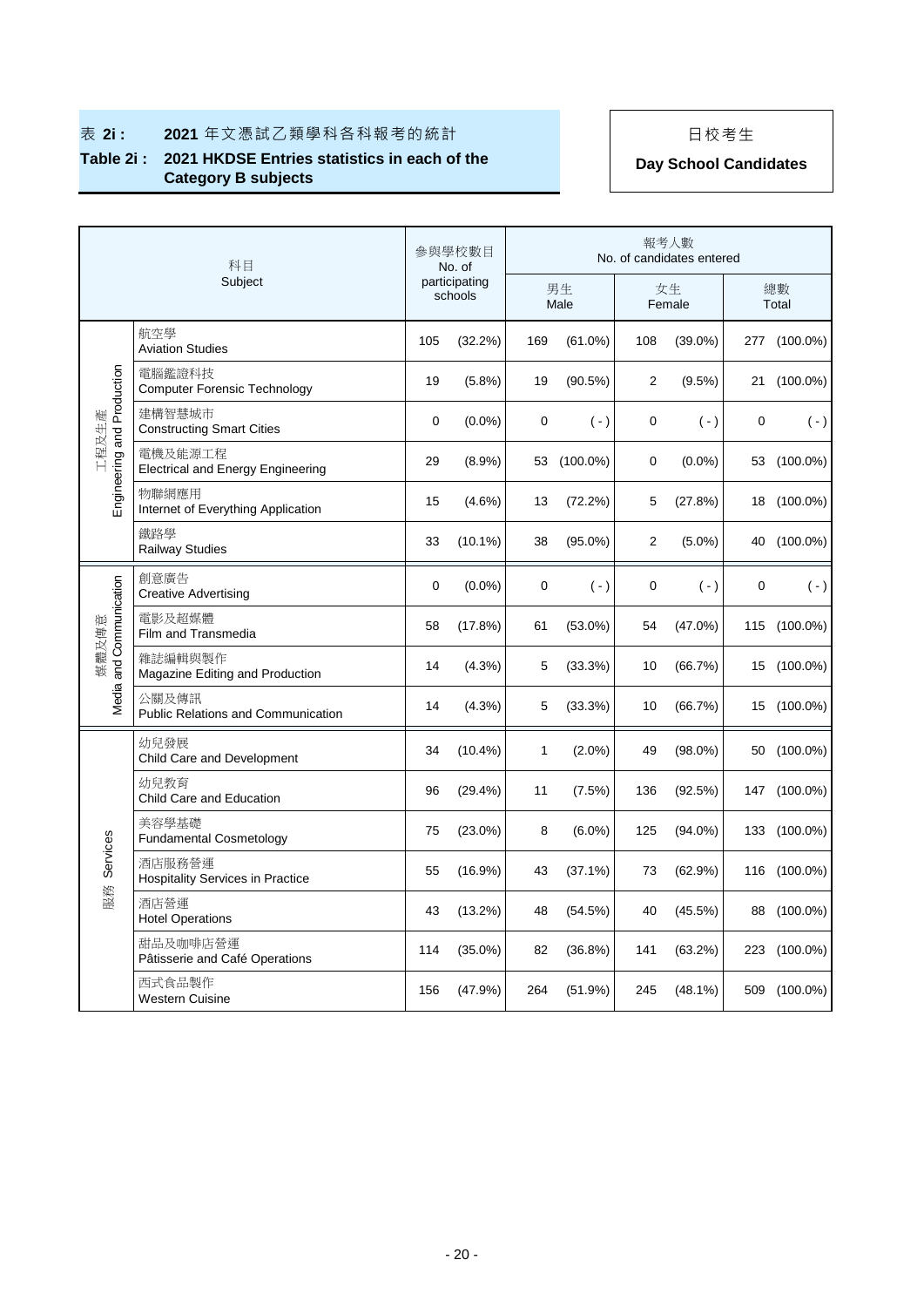### **Table 2i : 2021 HKDSE Entries statistics in each of the Category B subjects Day School Candidates**

|                                                                                    | 科目                                            |     | 參與學校數目<br>No. of         | 報考人數<br>No. of candidates entered |            |              |            |         |             |  |
|------------------------------------------------------------------------------------|-----------------------------------------------|-----|--------------------------|-----------------------------------|------------|--------------|------------|---------|-------------|--|
| Subject                                                                            |                                               |     | participating<br>schools |                                   | 男生<br>Male | 女生<br>Female |            |         | 總數<br>Total |  |
|                                                                                    | 商業服務中文<br><b>Chinese in Business Service</b>  | 10  | $(3.1\%)$                | 13                                | (34.2%)    | 25           | (65.8%)    | 38      | $(100.0\%)$ |  |
| 應用學習中文(非華語學生適用)<br>Applied Learning Chinese<br>(for non-Chinese speaking students) | 實用情境中文<br><b>Chinese in Practical Context</b> | 9   | (2.8%)                   | 5                                 | (35.7%)    | 9            | (64.3%)    | 14      | $(100.0\%)$ |  |
|                                                                                    | 實務中文<br><b>Practical Chinese</b>              | 2   | $(0.6\%)$                | 18                                | (56.3%)    | 14           | $(43.8\%)$ | 32      | $(100.0\%)$ |  |
| 所有乙類學科<br>All Category B subjects                                                  |                                               | 326 | $(100.0\%)$              | 552                               | (46.7%)    | 1771         | (53.3%)    | 3 3 2 3 | $(100.0\%)$ |  |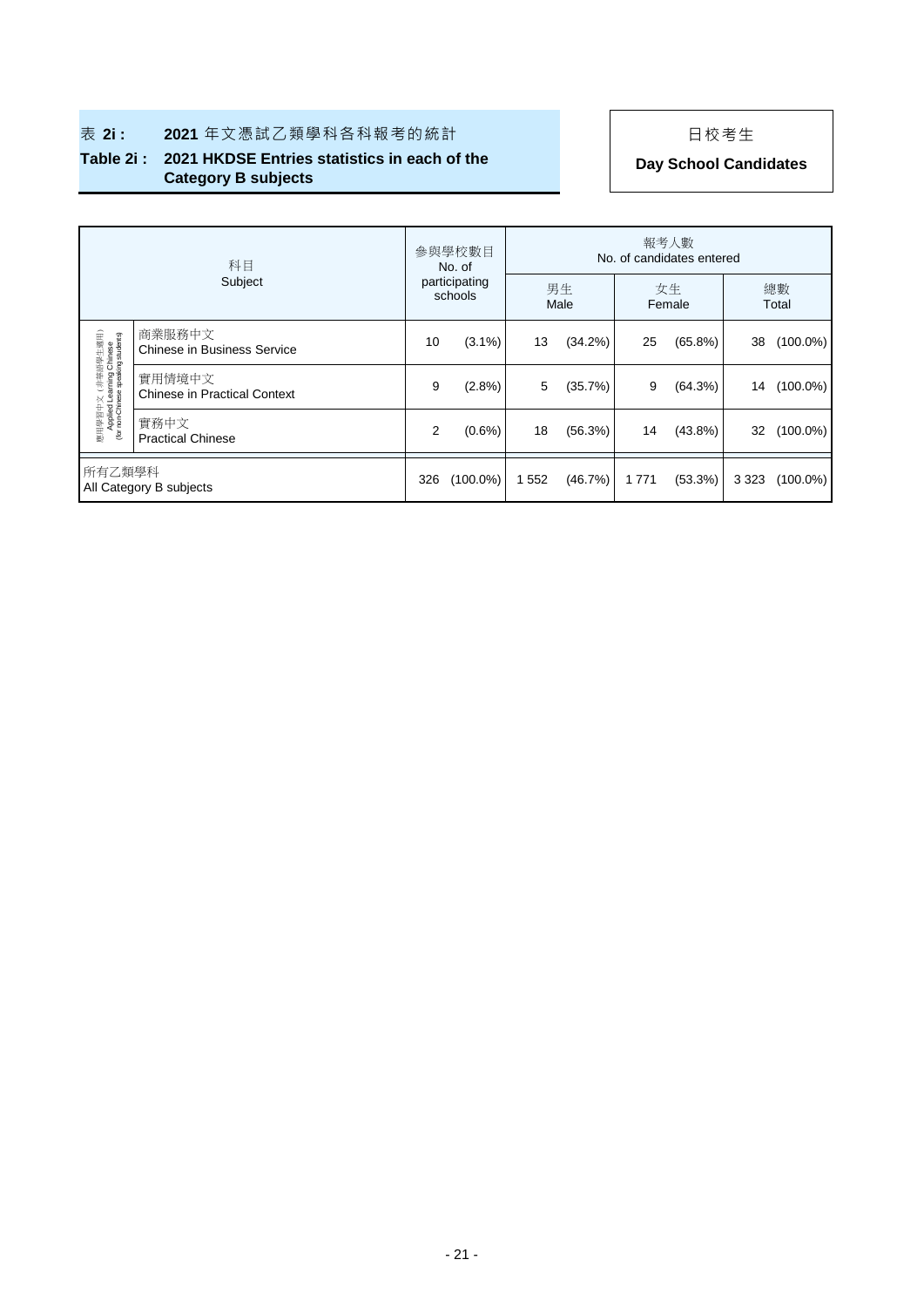## ■ 表 2j : 2021年文憑試乙類學科各科報考的統計 → | | 全體考生

## **Table 2j : 2021 HKDSE Entries statistics in each of the Category B subjects**

|                                          | 科目<br>Subject                                          |     | 參與學校數目<br>No. of         |     |            |     | 報考人數<br>No. of candidates entered |    |              |
|------------------------------------------|--------------------------------------------------------|-----|--------------------------|-----|------------|-----|-----------------------------------|----|--------------|
|                                          |                                                        |     | participating<br>schools |     | 男生<br>Male |     | 女生<br>Female                      |    | 總數<br>Total  |
|                                          | 動物護理<br><b>Animal Care</b>                             | 38  | (10.7%)                  | 10  | (22.2%)    | 35  | (77.8%)                           | 45 | $(100.0\%)$  |
|                                          | 應用心理學<br>Applied Psychology                            | 61  | (17.2%)                  | 45  | (38.8%)    | 71  | (61.2%)                           |    | 116 (100.0%) |
|                                          | 運動科學及體適能<br><b>Exercise Science and Health Fitness</b> | 46  | $(13.0\%)$               | 70  | $(82.4\%)$ | 15  | (17.6%)                           |    | 85 (100.0%)  |
| 應用科學 Applied Science                     | 中醫藥學基礎<br>Foundation in Chinese Medicine               | 63  | (17.8%)                  | 41  | $(49.4\%)$ | 42  | $(50.6\%)$                        |    | 83 (100.0%)  |
|                                          | 健康護理實務<br><b>Health Care Practice</b>                  | 93  | (26.3%)                  | 41  | (27.3%)    | 109 | (72.7%)                           |    | 150 (100.0%) |
|                                          | 醫務化驗科學<br>Medical Laboratory Science                   | 23  | (6.5%)                   | 17  | $(63.0\%)$ | 10  | $(37.0\%)$                        |    | 27 (100.0%)  |
|                                          | 實用心理學<br><b>Practical Psychology</b>                   | 58  | $(16.4\%)$               | 44  | $(49.4\%)$ | 45  | $(50.6\%)$                        | 89 | $(100.0\%)$  |
|                                          | 運動及體滴能教練<br>Sports and Fitness Coaching                | 68  | (19.2%)                  | 117 | (86.7%)    | 18  | (13.3%)                           |    | 135 (100.0%) |
|                                          | 電子商務會計<br>Accounting for e-Business                    | 22  | $(6.2\%)$                | 12  | $(48.0\%)$ | 13  | $(52.0\%)$                        |    | 25 (100.0%)  |
|                                          | 商業數據分析<br><b>Business Data Analysis</b>                | 10  | (2.8%)                   | 6   | $(60.0\%)$ | 4   | $(40.0\%)$                        |    | 10 (100.0%)  |
| Business, Management and Law<br>商業、管理及法律 | 中小企創業實務<br>Entrepreneurship for SME                    | 12  | (3.4%)                   | 10  | (71.4%)    | 4   | (28.6%)                           |    | 14 (100.0%)  |
|                                          | 香港執法實務<br>Law Enforcement in Hong Kong                 | 31  | (8.8%)                   | 20  | $(58.8\%)$ | 14  | (41.2%)                           |    | 34 (100.0%)  |
|                                          | 市場營銷及網上推廣<br>Marketing and Online Promotion            | 20  | $(5.6\%)$                | 14  | $(53.8\%)$ | 12  | $(46.2\%)$                        |    | 26 (100.0%)  |
|                                          | 電腦遊戲及動畫設計<br>Computer Game and Animation Design        | 100 | (28.2%)                  | 161 | $(75.9\%)$ | 51  | $(24.1\%)$                        |    | 212 (100.0%) |
|                                          | 展示及首飾設計<br>Display and Jewellery Design                | 17  | (4.8%)                   | 4   | $(21.1\%)$ | 15  | (78.9%)                           |    | 19 (100.0%)  |
| 創意學習 Creative Studies                    | 時裝形象設計<br>Fashion Image Design                         | 81  | (22.9%)                  | 31  | $(20.0\%)$ | 124 | $(80.0\%)$                        |    | 155 (100.0%) |
|                                          | 室内設計<br><b>Interior Design</b>                         | 78  | $(22.0\%)$               | 60  | $(44.1\%)$ | 76  | $(55.9\%)$                        |    | 136 (100.0%) |
|                                          | 舞出新機-舞蹈藝術<br>Taking a Chance on Dance                  | 48  | (13.6%)                  | 4   | $(6.6\%)$  | 57  | $(93.4\%)$                        |    | 61 (100.0%)  |
|                                          | 由戲開始・劇藝縱橫<br>The Essentials of Theatre Arts            | 65  | $(18.4\%)$               | 24  | (31.2%)    | 53  | (68.8%)                           |    | 77 (100.0%)  |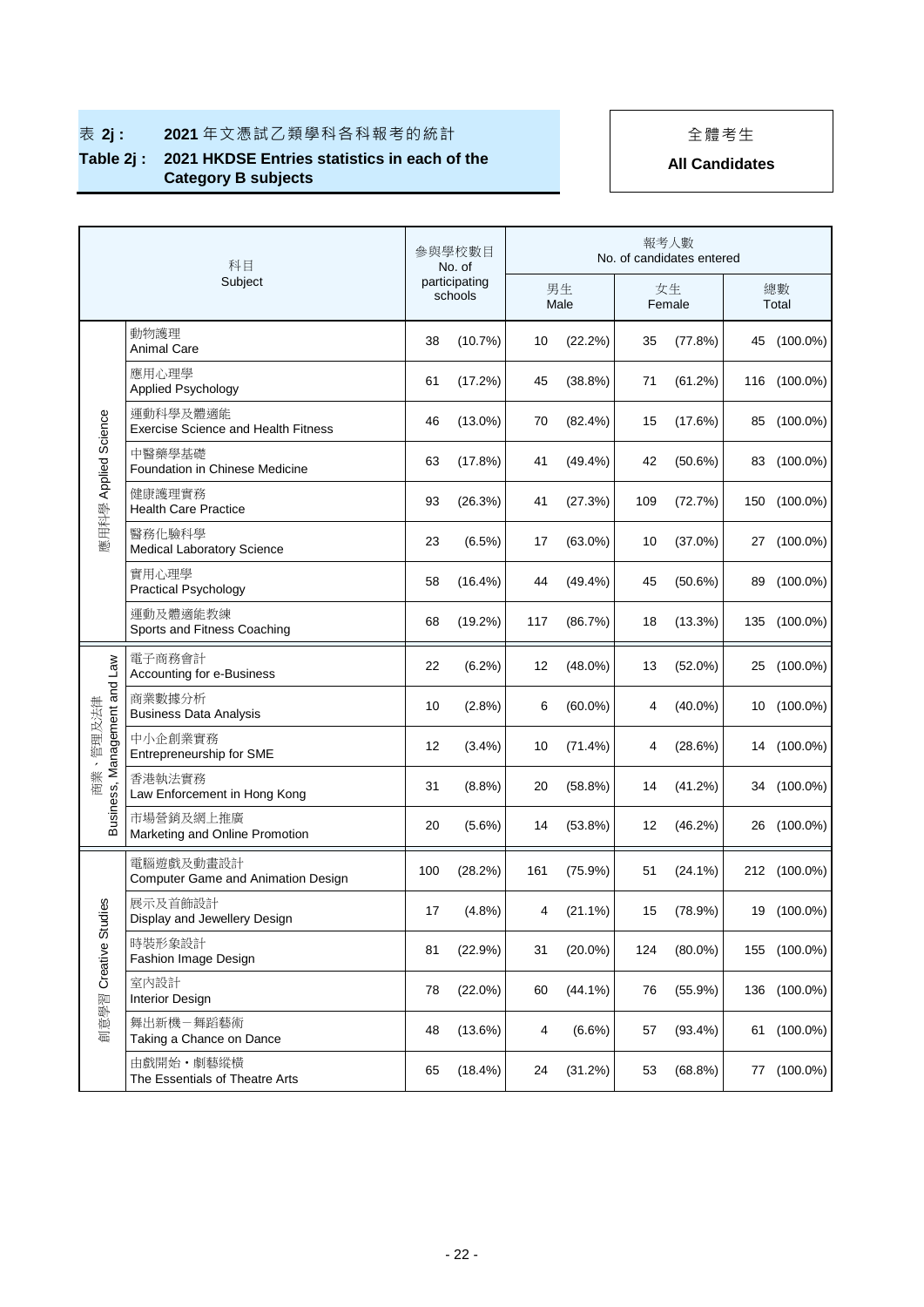## ■ 表 2j : 2021年文憑試乙類學科各科報考的統計 → | | 全體考生

## **Table 2j : 2021 HKDSE Entries statistics in each of the Category B subjects**

| 科目<br>Subject                       |                                                     | 參與學校數目<br>No. of<br>participating<br>schools |            | 報考人數<br>No. of candidates entered |             |                |            |             |              |  |
|-------------------------------------|-----------------------------------------------------|----------------------------------------------|------------|-----------------------------------|-------------|----------------|------------|-------------|--------------|--|
|                                     |                                                     |                                              |            | 男生<br>Male                        |             | 女生<br>Female   |            | 總數<br>Total |              |  |
| Engineering and Production<br>工程及生產 | 航空學<br><b>Aviation Studies</b>                      | 111                                          | (31.4%)    | 178                               | (61.2%)     | 113            | (38.8%)    |             | 291 (100.0%) |  |
|                                     | 電腦鑑證科技<br><b>Computer Forensic Technology</b>       | 21                                           | (5.9%)     | 23                                | $(92.0\%)$  | $\overline{2}$ | $(8.0\%)$  |             | 25 (100.0%)  |  |
|                                     | 建構智慧城市<br><b>Constructing Smart Cities</b>          | 0                                            | $(0.0\%)$  | 0                                 | $(-)$       | 0              | $(-)$      | $\mathbf 0$ | $(\cdot)$    |  |
|                                     | 電機及能源工程<br><b>Electrical and Energy Engineering</b> | 31                                           | (8.8%)     | 56                                | $(100.0\%)$ | 0              | $(0.0\%)$  |             | 56 (100.0%)  |  |
|                                     | 物聯網應用<br>Internet of Everything Application         | 17                                           | $(4.8\%)$  | 14                                | $(70.0\%)$  | 6              | $(30.0\%)$ |             | 20 (100.0%)  |  |
|                                     | 鐵路學<br><b>Railway Studies</b>                       | 38                                           | (10.7%)    | 45                                | (93.8%)     | 3              | (6.3%)     |             | 48 (100.0%)  |  |
| Media and Communication<br>媒體及傳意    | 創意廣告<br><b>Creative Advertising</b>                 | 0                                            | $(0.0\%)$  | 0                                 | $(\cdot)$   | 0              | $(\cdot)$  | 0           | $(\cdot)$    |  |
|                                     | 電影及超媒體<br>Film and Transmedia                       | 60                                           | $(16.9\%)$ | 79                                | (57.7%)     | 58             | (42.3%)    |             | 137 (100.0%) |  |
|                                     | 雜誌編輯與製作<br>Magazine Editing and Production          | 14                                           | $(4.0\%)$  | 5                                 | (33.3%)     | 10             | (66.7%)    |             | 15 (100.0%)  |  |
|                                     | 公關及傳訊<br><b>Public Relations and Communication</b>  | 14                                           | $(4.0\%)$  | 5                                 | (33.3%)     | 10             | (66.7%)    |             | 15 (100.0%)  |  |
| Services<br>服務                      | 幼兒發展<br>Child Care and Development                  | 35                                           | $(9.9\%)$  | 1                                 | $(2.0\%)$   | 50             | $(98.0\%)$ |             | 51 (100.0%)  |  |
|                                     | 幼兒教育<br>Child Care and Education                    | 100                                          | (28.2%)    | 13                                | $(8.4\%)$   | 141            | (91.6%)    |             | 154 (100.0%) |  |
|                                     | 美容學基礎<br><b>Fundamental Cosmetology</b>             | 78                                           | $(22.0\%)$ | 8                                 | $(5.8\%)$   | 129            | (94.2%)    |             | 137 (100.0%) |  |
|                                     | 洒店服務營運<br><b>Hospitality Services in Practice</b>   | 57                                           | $(16.1\%)$ | 43                                | (36.4%)     | 75             | (63.6%)    |             | 118 (100.0%) |  |
|                                     | 酒店營運<br><b>Hotel Operations</b>                     | 45                                           | (12.7%)    | 59                                | (56.7%)     | 45             | $(43.3\%)$ |             | 104 (100.0%) |  |
|                                     | 甜品及咖啡店營運<br>Pâtisserie and Café Operations          | 121                                          | (34.2%)    | 85                                | $(37.0\%)$  | 145            | $(63.0\%)$ |             | 230 (100.0%) |  |
|                                     | 西式食品製作<br><b>Western Cuisine</b>                    | 165                                          | $(46.6\%)$ | 275                               | (50.3%)     | 272            | (49.7%)    |             | 547 (100.0%) |  |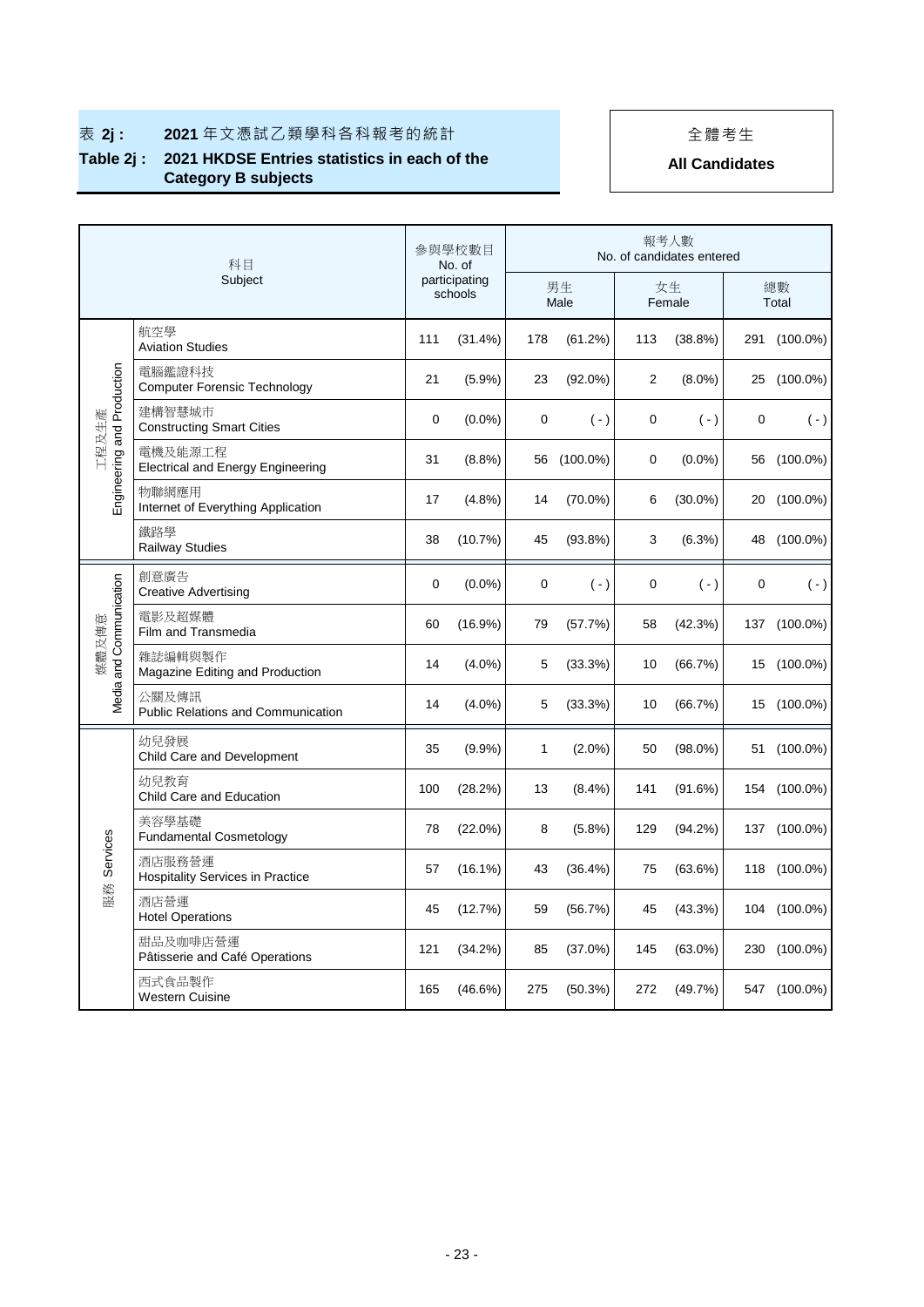## ■ 表 2j : 2021年文憑試乙類學科各科報考的統計 | | | 全體考生

### **Table 2j : 2021 HKDSE Entries statistics in each of the Category B subjects**

| 科目<br>Subject                                                                       |                                               | 參與學校數目<br>No. of<br>participating<br>schools |             | 報考人數<br>No. of candidates entered |            |              |            |             |             |  |
|-------------------------------------------------------------------------------------|-----------------------------------------------|----------------------------------------------|-------------|-----------------------------------|------------|--------------|------------|-------------|-------------|--|
|                                                                                     |                                               |                                              |             | 男生<br>Male                        |            | 女生<br>Female |            | 總數<br>Total |             |  |
| 應用學習中文 (非華語學生適用)<br>Applied Learning Chinese<br>(for non-Chinese speaking students) | 商業服務中文<br><b>Chinese in Business Service</b>  | 12                                           | $(3.4\%)$   | 15                                | $(36.6\%)$ | 26           | $(63.4\%)$ | 41          | $(100.0\%)$ |  |
|                                                                                     | 實用情境中文<br><b>Chinese in Practical Context</b> | 11                                           | $(3.1\%)$   | 10                                | $(37.0\%)$ | 17           | $(63.0\%)$ | 27          | $(100.0\%)$ |  |
|                                                                                     | 實務中文<br><b>Practical Chinese</b>              | 2                                            | $(0.6\%)$   | 18                                | (56.3%)    | 14           | $(43.8\%)$ | 32          | $(100.0\%)$ |  |
| 所有乙類學科<br>All Category B subjects                                                   |                                               | 354                                          | $(100.0\%)$ | 1 663                             | $(46.9\%)$ | 1884         | $(53.1\%)$ | 3547        | $(100.0\%)$ |  |